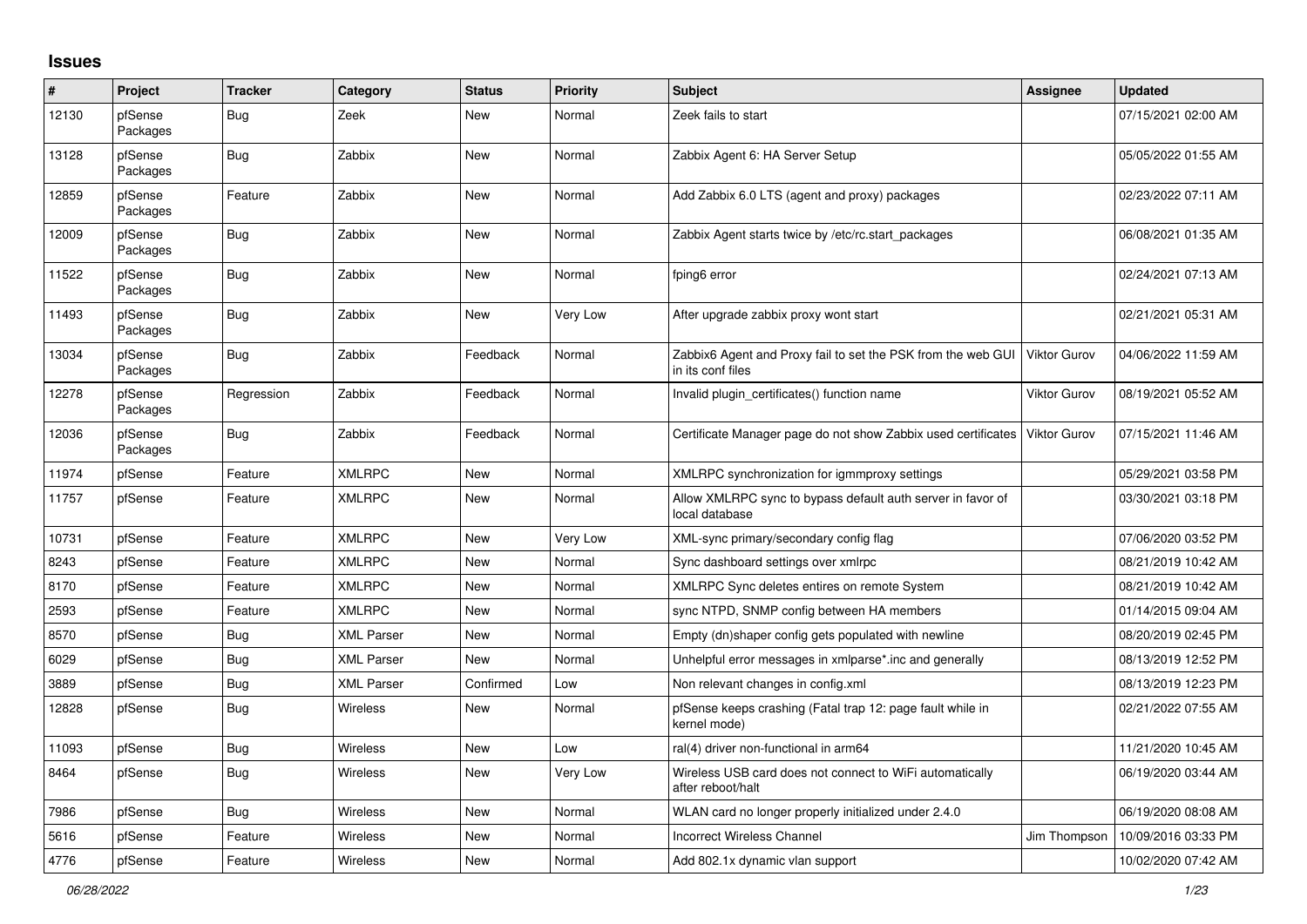| $\sharp$ | Project             | <b>Tracker</b> | Category        | <b>Status</b> | <b>Priority</b> | <b>Subject</b>                                                                                            | <b>Assignee</b>       | <b>Updated</b>      |
|----------|---------------------|----------------|-----------------|---------------|-----------------|-----------------------------------------------------------------------------------------------------------|-----------------------|---------------------|
| 4740     | pfSense             | Bug            | <b>Wireless</b> | New           | Normal          | Intel wireless kernel panic in infrastructure mode with WPA                                               |                       | 11/13/2020 08:38 AM |
| 11067    | pfSense Docs        | Correction     | <b>Wireless</b> | <b>New</b>    | Normal          | Feedback on Wireless - Recommended Wireless Hardware                                                      | Jim Pingle            | 11/16/2020 07:17 AM |
| 11604    | pfSense             | Feature        | WireGuard       | New           | Normal          | WireGuard Dynamic Listen Port Randomization                                                               |                       | 03/19/2021 10:59 AM |
| 11588    | pfSense             | Feature        | WireGuard       | New           | Low             | Automatically suggest next IP address in Wireguard interface<br>subnet when creating a peer               |                       | 12/22/2021 03:35 AM |
| 11498    | pfSense             | Feature        | WireGuard       | <b>New</b>    | Normal          | WireGuard does not pass multicast traffic to peer                                                         | Peter Grehan          | 03/19/2021 10:59 AM |
| 11302    | pfSense             | Feature        | WireGuard       | New           | Normal          | WireGuard XMLRPC sync                                                                                     |                       | 03/19/2021 10:59 AM |
| 11280    | pfSense             | Todo           | WireGuard       | <b>New</b>    | Normal          | Add WireGuard to ALTQ list                                                                                |                       | 04/27/2021 12:32 PM |
| 12756    | pfSense Docs        | Todo           | WireGuard       | New           | Normal          | Feedback on pfSense Configuration Recipes - WireGuard<br>Remote Access VPN Configuration Example          | Christian<br>McDonald | 05/31/2022 11:42 AM |
| 13045    | pfSense<br>Packages | Bug            | WireGuard       | New           | Normal          | Firewall floating rules ignore WireGuard traffic                                                          |                       | 04/11/2022 09:40 AM |
| 13043    | pfSense<br>Packages | Bug            | WireGuard       | New           | Normal          | OSPF over Wireguard interface doesn't populate neighbors<br>after reboot                                  |                       | 04/11/2022 09:22 AM |
| 12924    | pfSense<br>Packages | Bug            | WireGuard       | <b>New</b>    | Normal          | DNS Resolver WireGuard ACL Inconsistency                                                                  | Christian<br>McDonald | 04/10/2022 10:36 AM |
| 12760    | pfSense<br>Packages | Bug            | WireGuard       | <b>New</b>    | Normal          | Link-local addresses disallowed on Wireguard interfaces                                                   | Christian<br>McDonald | 02/07/2022 03:50 AM |
| 12667    | pfSense<br>Packages | Bug            | WireGuard       | <b>New</b>    | Normal          | Firewall Crashed After Upgrading Wireguard                                                                |                       | 01/07/2022 09:18 AM |
| 12608    | pfSense<br>Packages | Bug            | WireGuard       | New           | High            | WireGuard tunnels monitored by dpinger causing system to<br>stop routing completely in certain situations | Christian<br>McDonald | 12/16/2021 03:14 PM |
| 12526    | pfSense<br>Packages | Feature        | WireGuard       | <b>New</b>    | Normal          | <b>WireGuard Widget</b>                                                                                   | Christian<br>McDonald | 11/17/2021 07:15 AM |
| 12525    | pfSense<br>Packages | Feature        | WireGuard       | New           | Normal          | WireGuard Tunnel restore configuration                                                                    | Christian<br>McDonald | 11/17/2021 07:15 AM |
| 12513    | pfSense<br>Packages | Feature        | WireGuard       | New           | Normal          | WireGuard Utilization Status (Beyond Active Connection)                                                   | Christian<br>McDonald | 12/22/2021 08:40 PM |
| 12178    | pfSense<br>Packages | Bug            | WireGuard       | New           | Low             | WireGuard always shows 'Configuring WireGuard<br>tunnelsdone.' message on boot                            |                       | 07/30/2021 06:58 AM |
| 13115    | pfSense<br>Packages | Bug            | WireGuard       | Feedback      | Normal          | WireGuard panic due to KBI changes in "'udp_tun_func_t()"                                                 | Christian<br>McDonald | 05/15/2022 10:47 AM |
| 12258    | pfSense<br>Packages | Bug            | WireGuard       | Feedback      | Normal          | Copy key buttons only work in HTTPS mode                                                                  |                       | 02/03/2022 04:57 AM |
| 13244    | pfSense             | Feature        | Web Interface   | New           | Normal          | Add help text under Timezone settings in the GUI                                                          |                       | 06/03/2022 01:00 PM |
| 13161    | pfSense             | Feature        | Web Interface   | New           | Very Low        | FLASH PORT'S LED button, to help quickly find port that need<br>to be connected to patch&cable            |                       | 05/14/2022 06:35 AM |
| 13159    | pfSense             | Todo           | Web Interface   | New           | Very Low        | Decrease distance between img-buttons in webGUI to<br>eliminate mistake entry                             |                       | 05/14/2022 06:52 AM |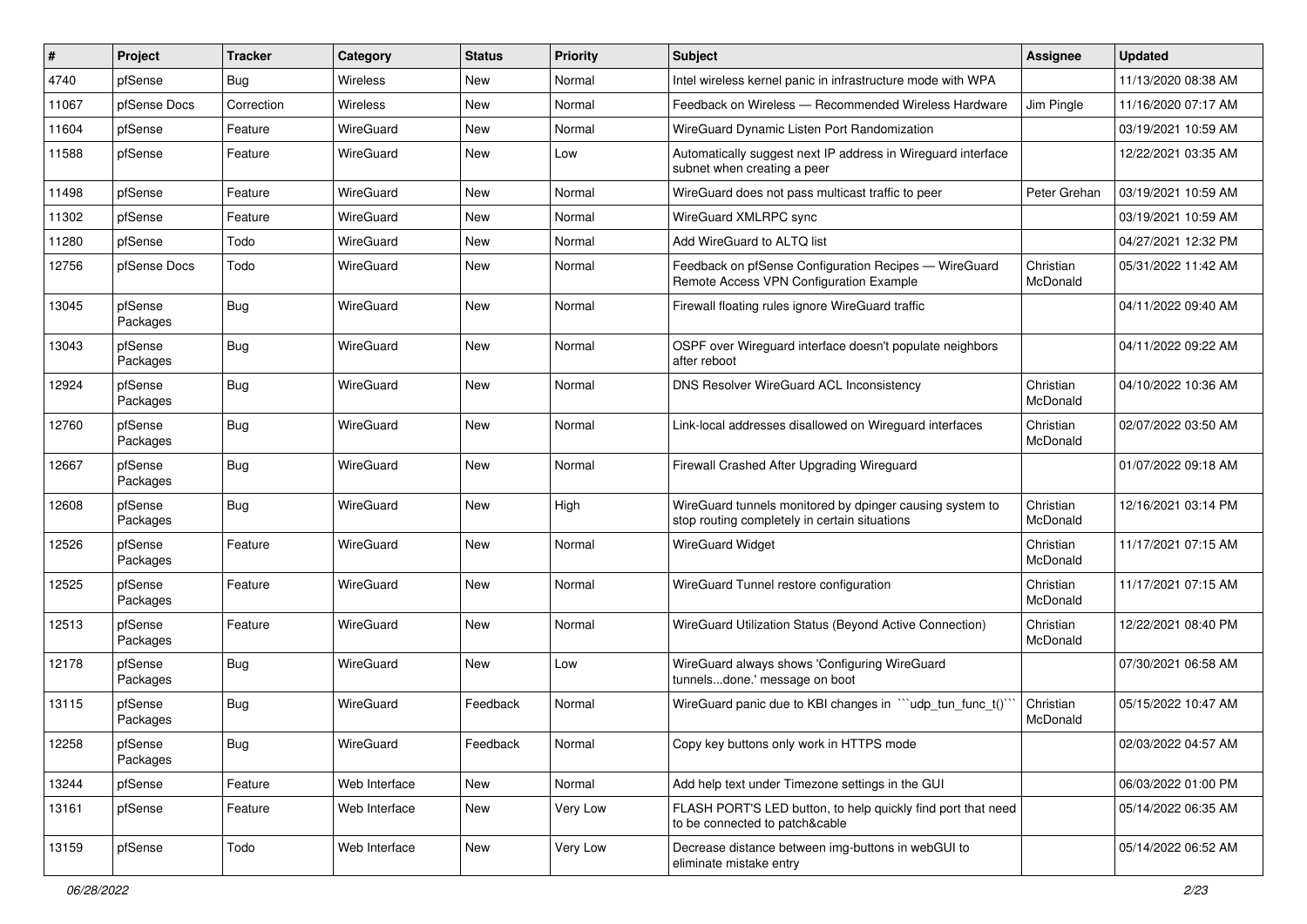| #     | Project | <b>Tracker</b> | Category      | <b>Status</b> | <b>Priority</b> | Subject                                                                                                              | Assignee | <b>Updated</b>      |
|-------|---------|----------------|---------------|---------------|-----------------|----------------------------------------------------------------------------------------------------------------------|----------|---------------------|
| 13158 | pfSense | Bug            | Web Interface | New           | Normal          | Input validation error when applying limiter changes                                                                 |          | 05/14/2022 05:32 PM |
| 12905 | pfSense | Bug            | Web Interface | New           | Normal          | Add VLAN Re-assignment to Import Interface Mismatch<br>Wizard                                                        |          | 03/07/2022 08:05 AM |
| 12122 | pfSense | Bug            | Web Interface | New           | Normal          | Perform greedy actions asychronously                                                                                 |          | 07/10/2021 01:10 PM |
| 12025 | pfSense | Todo           | Web Interface | New           | Very Low        | Add 1:1 Validation to Notify Someone They are 1:1 NAT'ing an<br><b>Interface Address</b>                             |          | 06/11/2021 10:05 AM |
| 11956 | pfSense | Feature        | Web Interface | New           | Normal          | "add" button in the top of pages with many user-added items                                                          |          | 07/10/2021 01:01 PM |
| 11730 | pfSense | Bug            | Web Interface | New           | Normal          | Improve visibility of option selections in dark themes                                                               |          | 03/25/2021 09:38 PM |
| 11566 | pfSense | Bug            | Web Interface | New           | Low             | Firewall Maximum Table Entries "default size" is whatever is<br>entered                                              |          | 02/27/2021 10:01 AM |
| 11473 | pfSense | Bug            | Web Interface | New           | Normal          | System Activity shows invalid data on SG-3100                                                                        |          | 02/19/2021 08:12 PM |
| 11440 | pfSense | Feature        | Web Interface | New           | Low             | Expand collapsed sections by clicking anywhere on header                                                             |          | 10/28/2021 01:35 PM |
| 11429 | pfSense | Bug            | Web Interface | New           | Normal          | System Log / Settings form activates "Reset Log Files" button<br>on enter                                            |          | 10/28/2021 01:35 PM |
| 11268 | pfSense | Bug            | Web Interface | New           | Normal          | Cookie named 'id' prevents Edit form fields being set properly                                                       |          | 09/03/2021 06:16 AM |
| 10701 | pfSense | Bug            | Web Interface | New           | Very Low        | Firewall Log too wide with Rule Description Column                                                                   |          | 06/25/2020 07:36 AM |
| 10514 | pfSense | Feature        | Web Interface | New           | Normal          | Add to every page an unparsed Notes field for administrative<br>reference                                            |          | 04/30/2020 06:32 PM |
| 10468 | pfSense | Feature        | Web Interface | New           | Normal          | Allow to download log files from WebGUI                                                                              |          | 04/17/2020 06:17 AM |
| 10277 | pfSense | <b>Bug</b>     | Web Interface | New           | Normal          | Sorting the log entries does not use year value                                                                      |          | 02/24/2020 07:46 AM |
| 10271 | pfSense | Bug            | Web Interface | New           | Normal          | Large number of VLAN/LANs make "Interfaces" menu hard to<br>access                                                   |          | 02/20/2020 04:46 AM |
| 10144 | pfSense | Feature        | Web Interface | New           | Low             | Default Sort Order, DHCP Leases                                                                                      |          | 12/31/2019 06:47 PM |
| 9717  | pfSense | Feature        | Web Interface | New           | Low             | Search box for pfsense ?                                                                                             |          | 07/05/2020 02:14 PM |
| 9626  | pfSense | Bug            | Web Interface | New           | Normal          | When deny write permission is assigned to a user, there is no<br>error feedback if the user tries to write something |          | 06/25/2022 05:41 PM |
| 9293  | pfSense | Feature        | Web Interface | New           | Low             | Provide WebUI message (banner) prior to login                                                                        |          | 08/14/2019 02:39 PM |
| 9226  | pfSense | Feature        | Web Interface | New           | Normal          | zfs GUI functionality - alerts                                                                                       |          | 12/31/2020 02:50 PM |
| 8929  | pfSense | Feature        | Web Interface | New           | Normal          | Scroll bar css dark theme                                                                                            |          | 08/14/2019 12:16 PM |
| 8641  | pfSense | Feature        | Web Interface | New           | Normal          | Need way to disable HSTS and/or replace webConfigurator<br>certificate from CLI                                      |          | 07/16/2018 10:21 AM |
| 8558  | pfSense | Feature        | Web Interface | New           | Normal          | Add more table sorting in various UI pages                                                                           |          | 08/21/2019 09:14 AM |
| 8419  | pfSense | <b>Bug</b>     | Web Interface | New           | Normal          | webgui, when menubar is fixed to the top of the screen, the<br>last items of long menus cannot be seen/used.         |          | 07/19/2018 03:10 PM |
| 8285  | pfSense | <b>Bug</b>     | Web Interface | New           | Normal          | Actions on stale data may result in catastrophic results                                                             |          | 01/16/2018 08:08 PM |
| 8270  | pfSense | Todo           | Web Interface | New           | Very Low        | Fix grammatically erroneous repetition                                                                               |          | 01/11/2018 08:19 AM |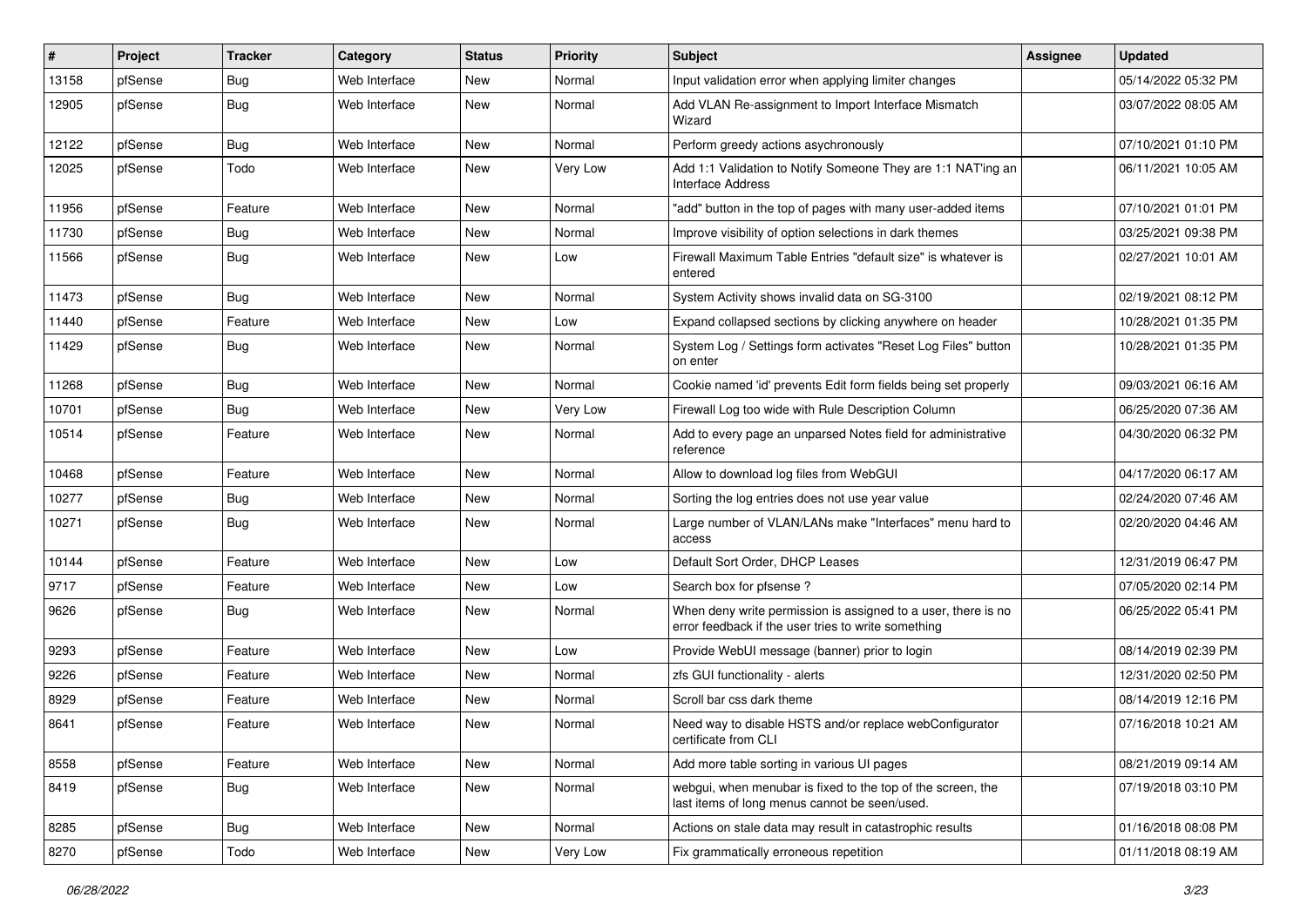| $\vert$ # | Project | Tracker    | Category      | <b>Status</b> | <b>Priority</b> | <b>Subject</b>                                                                 | <b>Assignee</b>      | <b>Updated</b>      |
|-----------|---------|------------|---------------|---------------|-----------------|--------------------------------------------------------------------------------|----------------------|---------------------|
| 7988      | pfSense | Feature    | Web Interface | New           | Normal          | Compact Theme based on Compact-RED with the default<br>theme colors.           |                      | 10/23/2017 05:34 AM |
| 7957      | pfSense | Feature    | Web Interface | New           | Normal          | GUI theme - separate "colour" from "compact/normal" in<br>theme dropdown       |                      | 10/17/2017 06:58 AM |
| 7956      | pfSense | Feature    | Web Interface | New           | Normal          | Favicon able to match GUI colour setting?                                      |                      | 10/17/2017 06:36 AM |
| 7943      | pfSense | <b>Bug</b> | Web Interface | New           | Normal          | CSS Overflow Fix for Drop Down Menus in webConfigurator                        |                      | 11/21/2020 02:54 PM |
| 7812      | pfSense | Feature    | Web Interface | New           | Normal          | ZFS handling of autopreplace                                                   |                      | 08/13/2019 03:53 PM |
| 7402      | pfSense | <b>Bug</b> | Web Interface | New           | Normal          | Inconsistent use of htmlentities validation checks                             |                      | 03/21/2017 08:58 AM |
| 7385      | pfSense | Todo       | Web Interface | New           | Normal          | Sanitize PHP includes                                                          |                      | 08/13/2019 03:22 PM |
| 7238      | pfSense | <b>Bug</b> | Web Interface | New           | Normal          | Menu layout broken when using "Hostname in Menu" with long<br>hostnames        |                      | 02/21/2017 07:01 AM |
| 7216      | pfSense | Feature    | Web Interface | New           | Normal          | Allow user to choose date display format                                       | <b>Phillip Davis</b> | 02/02/2018 04:20 PM |
| 6803      | pfSense | Bug        | Web Interface | New           | Normal          | CSRF timeout occurs when it (probably) shouldn't                               |                      | 11/03/2016 09:43 PM |
| 6738      | pfSense | Feature    | Web Interface | New           | Normal          | GUI Action Buttons replicated to the top of the List                           |                      | 07/10/2021 01:04 PM |
| 6727      | pfSense | Todo       | Web Interface | New           | Very Low        | Missing file apple-touch-icon-precomposed.png?                                 | <b>Jared Dillard</b> | 08/18/2016 02:10 PM |
| 6697      | pfSense | Todo       | Web Interface | New           | Low             | White squares around the numeric values in the Status /<br>Queues page         | <b>Jared Dillard</b> | 08/15/2016 03:19 AM |
| 6647      | pfSense | Todo       | Web Interface | New           | Very Low        | <b>Enable Additional Security Headers</b>                                      |                      | 05/14/2021 01:09 AM |
| 6501      | pfSense | Todo       | Web Interface | New           | Normal          | Tightening up subnet expansion                                                 |                      | 08/13/2019 01:23 PM |
| 6361      | pfSense | <b>Bug</b> | Web Interface | New           | Low             | Responsive Mobile Menu issue                                                   |                      | 05/16/2016 12:09 PM |
| 6332      | pfSense | Todo       | Web Interface | New           | Normal          | Upgrade encryption options to cover current range of<br>recommendations        |                      | 08/13/2019 02:34 PM |
| 6215      | pfSense | Feature    | Web Interface | New           | Normal          | Create consistent UI for admin access security                                 |                      | 04/20/2016 03:05 PM |
| 5786      | pfSense | <b>Bug</b> | Web Interface | New           | Normal          | Check WebConfigurator port for conflicts                                       |                      | 04/21/2022 12:39 PM |
| 5480      | pfSense | Todo       | Web Interface | New           | Low             | inconsistent display of default values in fields                               | Jared Dillard        | 03/01/2016 04:59 PM |
| 5445      | pfSense | Todo       | Web Interface | New           | Normal          | Improve banner for "background activity"                                       |                      | 02/06/2016 04:43 AM |
| 5367      | pfSense | <b>Bug</b> | Web Interface | New           | Normal          | Safari repeatedly tries to reload dashboard                                    | Jared Dillard        | 08/22/2016 11:08 AM |
| 4628      | pfSense | Feature    | Web Interface | New           | Normal          | Add GUI to manage loader tunables (e.g. loader.conf.local)                     |                      | 09/16/2015 04:28 PM |
| 3899      | pfSense | Feature    | Web Interface | New           | Normal          | Add feature to allow reordering of <package> items in<br/>config.xml</package> |                      | 09/27/2014 04:40 PM |
| 3882      | pfSense | Feature    | Web Interface | New           | Normal          | Add OUI database to the base system, remove dependency<br>on nmap              |                      | 03/08/2018 06:44 PM |
| 3087      | pfSense | Feature    | Web Interface | New           | Normal          | Setup Wizard does not include IPv6 options for interfaces                      |                      | 07/10/2013 06:19 PM |
| 1307      | pfSense | Feature    | Web Interface | New           | Normal          | Request: Option To Resolve Addresses in State Table<br>Summary                 |                      | 02/06/2016 04:58 AM |
| 986       | pfSense | Feature    | Web Interface | New           | Normal          | Dynamic states view                                                            |                      | 02/06/2016 04:58 AM |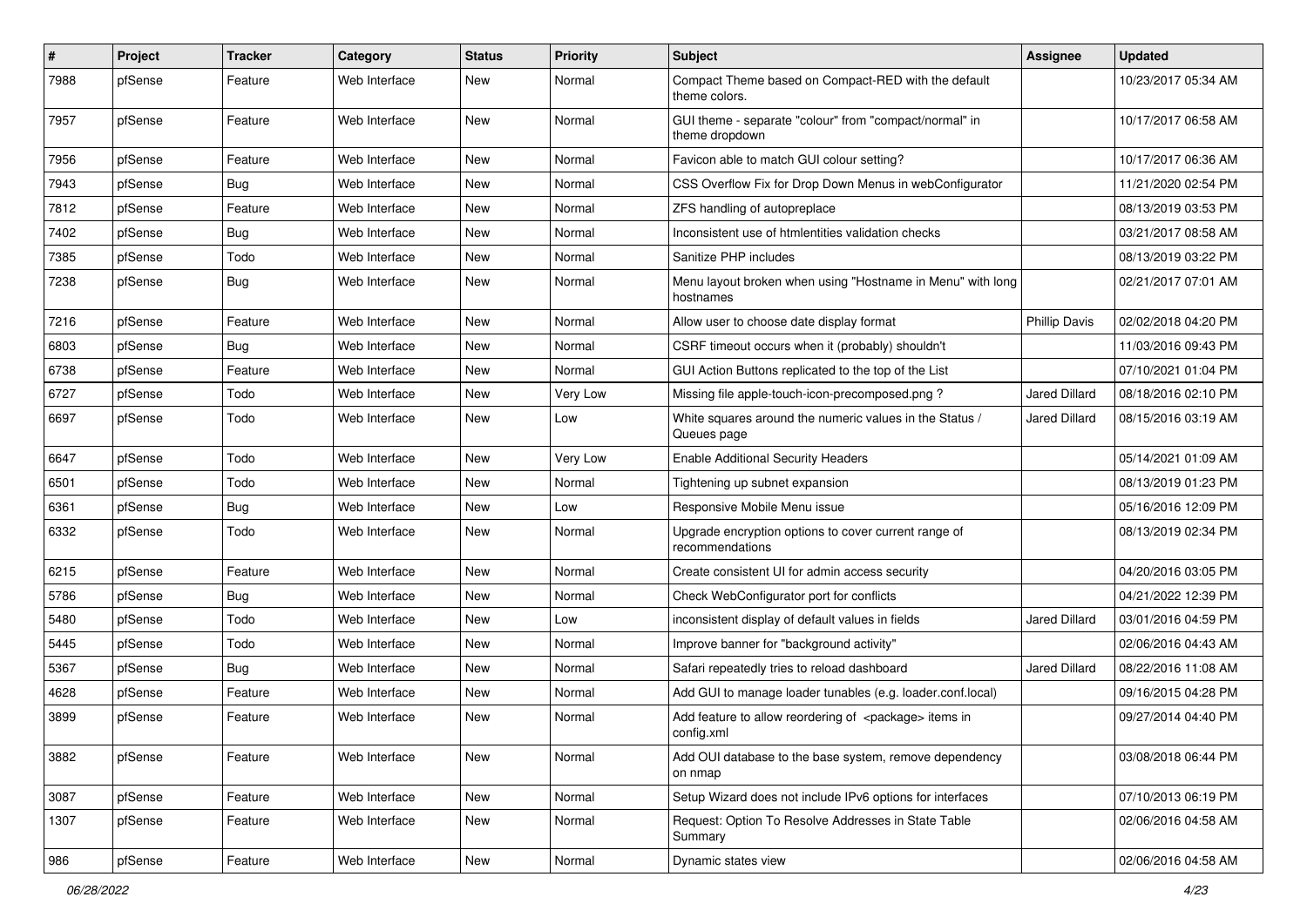| $\#$  | Project      | <b>Tracker</b>     | Category                     | <b>Status</b>                 | <b>Priority</b> | <b>Subject</b>                                                                                | <b>Assignee</b>   | <b>Updated</b>      |
|-------|--------------|--------------------|------------------------------|-------------------------------|-----------------|-----------------------------------------------------------------------------------------------|-------------------|---------------------|
| 628   | pfSense      | Feature            | Web Interface                | New                           | Low             | Ability to specify listen IP address of management services<br>(SSH, web interface)           |                   | 07/09/2021 01:21 PM |
| 84    | pfSense      | Feature            | Web Interface                | New                           | Low             | Nightly Filter Summary E-Mail                                                                 | Jim Pingle        | 04/03/2010 06:22 PM |
| 8502  | pfSense      | <b>Bug</b>         | Web Interface                | Confirmed                     | Low             | main (top) menu items do not drop down in some cases                                          |                   | 07/06/2020 02:39 PM |
| 6614  | pfSense      | <b>Bug</b>         | Web Interface                | Confirmed                     | Normal          | Dashboard high CPU usage                                                                      |                   | 07/14/2016 03:04 PM |
| 6493  | pfSense      | <b>Bug</b>         | Web Interface                | Confirmed                     | Normal          | Dynamic DNS clients slow page load                                                            |                   | 06/17/2016 03:43 AM |
| 6011  | pfSense      | <b>Bug</b>         | Web Interface                | Confirmed                     | Low             | IPv6 link local fails HTTP REFERER check                                                      |                   | 09/04/2016 09:57 AM |
| 2234  | pfSense      | Bug                | Web Interface                | Confirmed                     | Low             | Status: Traffic Graph - only shows interface's subnet                                         |                   | 01/15/2022 08:33 PM |
| 13124 | pfSense      | Feature            | Web Interface                | <b>Pull Request</b><br>Review | Normal          | Option to wait for interface selection before displaying firewall<br>rules                    |                   | 05/17/2022 02:15 PM |
| 12431 | pfSense      | Todo               | Web Interface                | <b>Pull Request</b><br>Review | Normal          | GUI pages should use "POST" for AJAX calls, not "GET"                                         | Viktor Gurov      | 05/17/2022 02:20 PM |
| 11877 | pfSense      | <b>Bug</b>         | Web Interface                | <b>Pull Request</b><br>Review | Very Low        | Labels and description dissapear in firewall_schedule_edit.php   Viktor Gurov                 |                   | 05/17/2022 02:22 PM |
| 11508 | pfSense      | Todo               | Web Interface                | <b>Pull Request</b><br>Review | Low             | Update SimplePie to to v1.5.6                                                                 |                   | 02/23/2021 07:23 AM |
| 7996  | pfSense      | <b>Bug</b>         | Web Interface                | <b>Pull Request</b><br>Review | Very Low        | Unnecessary link tag in login page                                                            | Marcos<br>Mendoza | 06/26/2022 02:47 PM |
| 12543 | pfSense      | <b>Bug</b>         | Web Interface                | Feedback                      | Normal          | Deleteing a Outbound NAT rule gave me an empty rule and<br>displayed php error in UI.         |                   | 02/14/2022 04:36 AM |
| 12734 | pfSense      | <b>Bug</b>         | Web Interface                | Incomplete                    | Low             | Long hostname breaks DHCP leases layout                                                       |                   | 01/31/2022 01:03 PM |
| 11270 | pfSense      | Feature            | <b>VPN</b> (Multiple Types)  | New                           | Low             | Consider integrating Nebula mesh VPN                                                          |                   | 01/20/2021 03:34 PM |
| 13016 | pfSense Docs | <b>New Content</b> | Virtualization               | New                           | Normal          | Workaround for bandwith issues since 2.6 when installed in<br>Hyper-V                         |                   | 04/01/2022 01:06 PM |
| 11145 | pfSense Docs | Correction         | Virtualization               | New                           | Very Low        | Feedback on pfSense Configuration Recipes - Virtualizing<br>pfSense with Hyper-V              | Jim Pingle        | 03/06/2021 04:14 PM |
| 10482 | pfSense Docs | Correction         | Virtualization               | New                           | Normal          | In AWS, Get System Log may not show output and Get<br>Instance Screenshot may need to be used | Jim Pingle        | 04/20/2020 09:07 AM |
| 12542 | pfSense      | <b>Bug</b>         | Virtual IP Addresses         | New                           | Normal          | Cannot assign a same IPv6 Link-Local address to different<br>interfaces                       |                   | 11/25/2021 01:41 AM |
| 12459 | pfSense      | Todo               | Virtual IP Addresses         | New                           | Normal          | Add IP Alias subnet input validation                                                          |                   | 10/15/2021 09:35 AM |
| 12451 | pfSense      | <b>Bug</b>         | Virtual IP Addresses         | New                           | Normal          | deleteVIP() does not check RFC2136 Update Source                                              |                   | 10/13/2021 10:06 AM |
| 11992 | pfSense      | <b>Bug</b>         | Virtual IP Addresses         | Confirmed                     | High            | GRE Tunnel - Does not work with a virtual IP as endpoint                                      |                   | 06/04/2021 01:16 AM |
| 12385 | pfSense      | Bug                | Virtual IP Addresses         | <b>Pull Request</b><br>Review | Normal          | deleteVIP() does not check 1:1 NAT and Outbound NAT rules                                     | Viktor Gurov      | 05/17/2022 02:21 PM |
| 12055 | pfSense      | Feature            | Virtual IP Addresses         | Feedback                      | Normal          | Option to disable XMLRPC Sync for Loopback Virtual IPs                                        |                   | 06/18/2021 09:05 AM |
| 10544 | pfSense      | <b>Bug</b>         | User Manager /<br>Privileges | New                           | Normal          | It's not possible to add a user to group operator using the gui                               |                   | 04/21/2022 12:39 PM |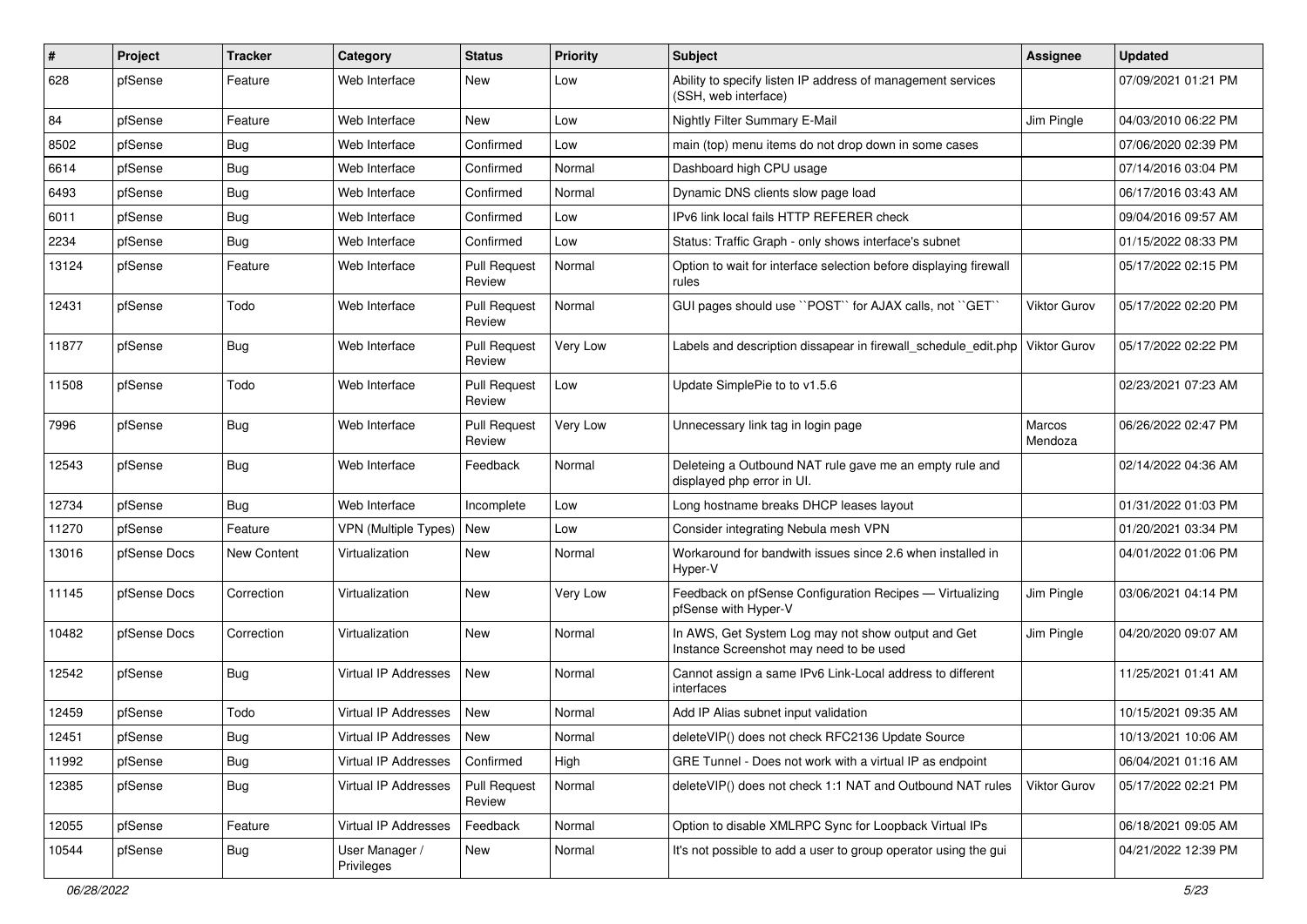| $\#$  | Project | <b>Tracker</b> | Category                     | <b>Status</b> | <b>Priority</b> | <b>Subject</b>                                                                                                                       | <b>Assignee</b> | <b>Updated</b>      |
|-------|---------|----------------|------------------------------|---------------|-----------------|--------------------------------------------------------------------------------------------------------------------------------------|-----------------|---------------------|
| 9621  | pfSense | Feature        | User Manager /<br>Privileges | New           | Normal          | More convenient deletion of single user privileges                                                                                   |                 | 07/09/2019 03:09 AM |
| 9485  | pfSense | <b>Bug</b>     | User Manager /<br>Privileges | New           | Normal          | password match error on system_usermanager causes Group<br>membership to be reset.                                                   |                 | 04/26/2019 08:52 AM |
| 9253  | pfSense | Feature        | User Manager /<br>Privileges | New           | Normal          | RFE: True View-Only WebCFG options                                                                                                   |                 | 08/21/2019 09:21 AM |
| 7863  | pfSense | <b>Bug</b>     | User Manager /<br>Privileges | New           | Normal          | The "WebCfg - All pages" permission inclueds the "User -<br>System: Shell account access" even though that is not a<br>WebCofg page. |                 | 09/16/2017 05:13 AM |
| 6602  | pfSense | Feature        | User Manager /<br>Privileges | <b>New</b>    | Normal          | Config writes denied via "deny config write" permission should<br>notify as such                                                     |                 | 08/20/2019 03:43 PM |
| 5850  | pfSense | Feature        | User Manager /<br>Privileges | <b>New</b>    | Normal          | Limit "WebCfg - System: User Manager page" privilege to<br>non-admins and non-admin groups                                           |                 | 02/19/2017 10:04 AM |
| 3706  | pfSense | Bug            | User Manager /<br>Privileges | New           | Normal          | Permission order affects default page on limited accounts, but<br>can't reorder                                                      |                 | 02/06/2016 04:10 AM |
| 1574  | pfSense | Feature        | User Manager /<br>Privileges | <b>New</b>    | Normal          | Password quality enforcment.                                                                                                         |                 | 02/06/2016 04:15 AM |
| 521   | pfSense | Feature        | User Manager /<br>Privileges | New           | Normal          | Group manager Assigned Permissions                                                                                                   |                 | 04/18/2010 02:59 PM |
| 33    | pfSense | Todo           | User Manager /<br>Privileges | New           | Normal          | L2TP users integration with user manager                                                                                             |                 | 02/06/2016 04:53 AM |
| 32    | pfSense | Todo           | User Manager /<br>Privileges | <b>New</b>    | Normal          | PPPoE Server users integration with user manager                                                                                     |                 | 02/06/2016 04:53 AM |
| 4154  | pfSense | <b>Bug</b>     | User Manager /<br>Privileges | Confirmed     | Normal          | RADIUS authentication not working over IPv6                                                                                          |                 | 04/21/2022 12:39 PM |
| 13222 | pfSense | <b>Bug</b>     | UPnP/NAT-PMP                 | <b>New</b>    | Normal          | CARP IP does not listen for NAT-PMP packets                                                                                          |                 | 05/26/2022 02:28 PM |
| 12797 | pfSense | <b>Bug</b>     | UPnP/NAT-PMP                 | New           | Normal          | UPnP+STUN forms invalid outbound NAT rules using the<br>external address discovered from STUN                                        |                 | 02/15/2022 01:01 PM |
| 8325  | pfSense | <b>Bug</b>     | UPnP/NAT-PMP                 | New           | Normal          | UPnP not available for pppoe-Clients                                                                                                 |                 | 11/15/2020 10:33 AM |
| 6926  | pfSense | Bug            | UPnP/NAT-PMP                 | New           | Normal          | Miniupnp advertising expired IPv6 address                                                                                            |                 | 01/15/2022 08:29 PM |
| 5360  | pfSense | Feature        | UPnP/NAT-PMP                 | New           | Normal          | Add possibility to configure independent "UPnP & NAT-PMP"<br>instances                                                               |                 | 10/31/2015 04:25 AM |
| 4265  | pfSense | Feature        | UPnP/NAT-PMP                 | New           | Normal          | UPNP allow use of alias and schedule                                                                                                 |                 | 08/20/2019 02:57 PM |
| 4500  | pfSense | <b>Bug</b>     | UPnP/NAT-PMP                 | Confirmed     | Normal          | Some miniupnp port mappings are not displayed in the Status<br>page                                                                  |                 | 04/25/2022 12:49 PM |
| 13252 | pfSense | <b>Bug</b>     | Upgrade                      | New           | Normal          | reduce frequency of php-fpm socket connection attempts from<br>check_reload_status                                                   |                 | 06/12/2022 11:11 AM |
| 13187 | pfSense | Documentation  | Upgrade                      | New           | Normal          | Azure Frequently asked questions                                                                                                     |                 | 05/20/2022 06:52 AM |
| 12768 | pfSense | Feature        | Upgrade                      | New           | Normal          | pfSense-repo: Make sure default config file exists                                                                                   |                 | 05/17/2022 02:32 PM |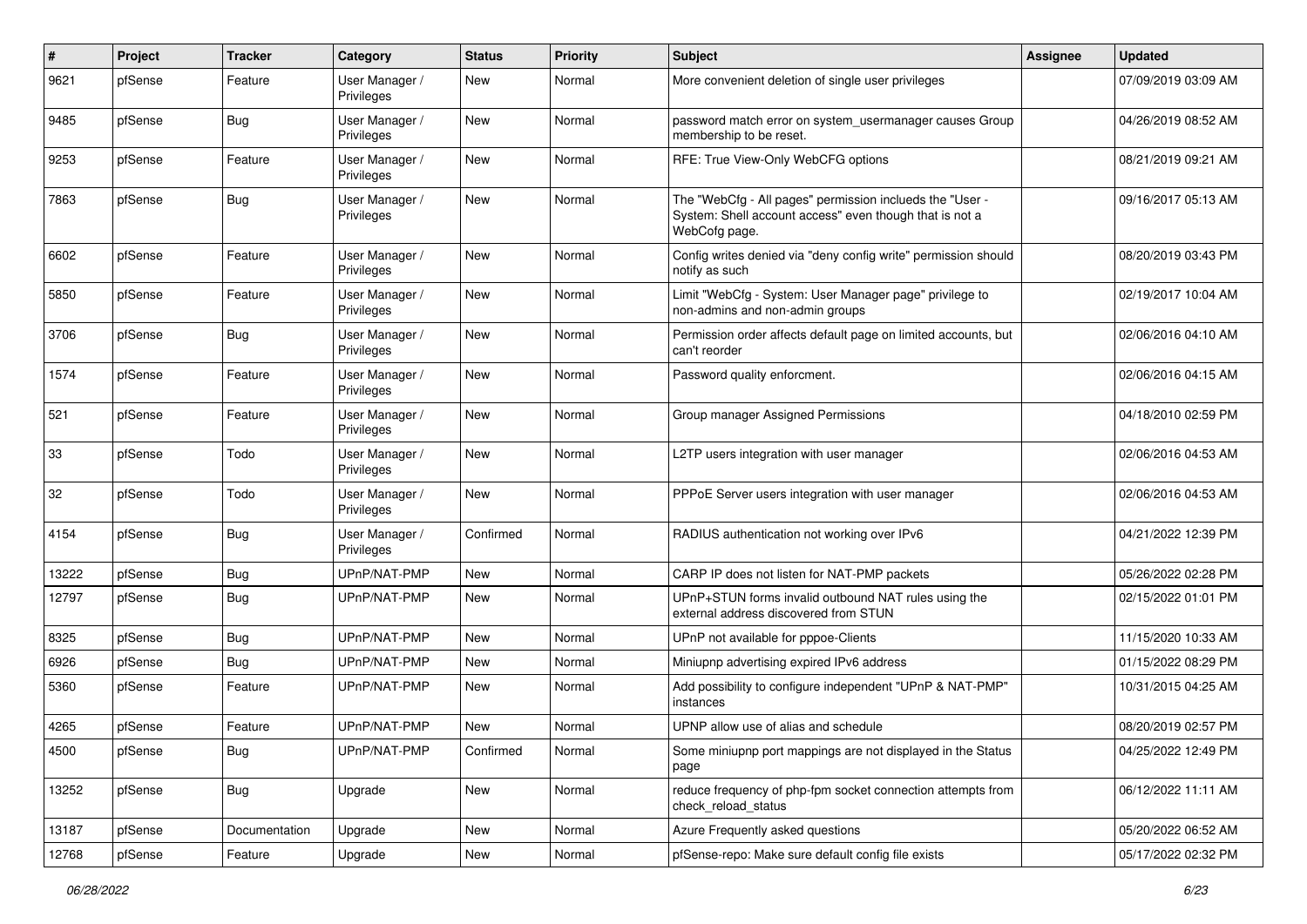| #     | Project             | <b>Tracker</b> | Category                            | <b>Status</b> | <b>Priority</b> | <b>Subject</b>                                                                                          | <b>Assignee</b>                       | <b>Updated</b>      |
|-------|---------------------|----------------|-------------------------------------|---------------|-----------------|---------------------------------------------------------------------------------------------------------|---------------------------------------|---------------------|
| 11619 | pfSense             | <b>Bug</b>     | Upgrade                             | New           | Normal          | Unable to upgrade 2.4.4-p3 to 2.5/21.02-p1                                                              |                                       | 08/15/2021 10:00 AM |
| 11257 | pfSense             | Feature        | Upgrade                             | <b>New</b>    | Normal          | Installed Packages: Update all button                                                                   |                                       | 01/18/2021 10:45 AM |
| 10708 | pfSense             | <b>Bug</b>     | Upgrade                             | New           | Normal          | ZFS bootpool boot symlink issue                                                                         | Luiz Souza                            | 03/08/2021 07:03 AM |
| 10530 | pfSense             | <b>Bug</b>     | Upgrade                             | <b>New</b>    | Normal          | Convert config version to be based on product version                                                   |                                       | 04/21/2022 12:39 PM |
| 10464 | pfSense             | Todo           | Upgrade                             | <b>New</b>    | Low             | Disallow package updates when a system update is available                                              |                                       | 04/21/2022 12:39 PM |
| 10310 | pfSense             | <b>Bug</b>     | Upgrade                             | <b>New</b>    | Normal          | Systems with low RAM and several packages may temporarily<br>fail to load large tables after an upgrade |                                       | 03/03/2020 07:55 AM |
| 10237 | pfSense             | Feature        | Upgrade                             | <b>New</b>    | Normal          | Take ZFS snapshot on Upgrade                                                                            |                                       | 04/07/2020 03:58 PM |
| 6917  | pfSense             | Feature        | Upgrade                             | New           | Normal          | Add ability to choose from what IP/IFACE you search for<br>updates                                      |                                       | 11/11/2016 09:51 AM |
| 5074  | pfSense             | Feature        | Upgrade                             | <b>New</b>    | Normal          | Standard release notes URLs to facilitate GUI viewing before<br>upgrade                                 |                                       | 04/21/2022 12:39 PM |
| 12796 | pfSense             | <b>Bug</b>     | Upgrade                             | Confirmed     | Normal          | 2.5.2 -> 2.6.0 upgrade segfaults if certain packages are<br>installed.                                  |                                       | 05/24/2022 07:43 AM |
| 13280 | pfSense             | Bug            | <b>Unknown</b>                      | <b>New</b>    | Normal          | Entries duplicated in /boot/loader.conf                                                                 |                                       | 06/19/2022 11:11 AM |
| 13310 | pfSense Plus        | Bug            | Unknown                             | <b>New</b>    | Normal          | Destination IPv6 prefix list is not built properly                                                      |                                       | 06/27/2022 04:08 PM |
| 11777 | pfSense<br>Packages | <b>Bug</b>     | Unbound                             | New           | Very Low        | Input validation prevents DNS Resolver from being disabled                                              |                                       | 04/05/2021 05:51 PM |
| 10199 | pfSense             | Todo           | Translations                        | <b>New</b>    | Very Low        | Improve Spanish translation interface                                                                   | Aluisco Miguel<br>Ricardo<br>Mastrapa | 01/22/2020 09:22 AM |
| 9344  | pfSense             | Bug            | Translations                        | <b>New</b>    | Normal          | OpenVPN click NCP Algorithms will always go to DH<br>Parameters website(in Chinese-Taiwan)              |                                       | 10/21/2021 03:48 AM |
| 8095  | pfSense             | <b>Bug</b>     | Translations                        | <b>New</b>    | Normal          | Unescaped simple quotes break JavaScript features when the<br>French translation is enabled             |                                       | 08/21/2019 09:06 AM |
| 7977  | pfSense             | Bug            | Translations                        | <b>New</b>    | Normal          | English text shown in stead of translated text (Routing -<br>Gateway groups - edit)                     |                                       | 08/21/2019 11:28 AM |
| 1890  | pfSense             | <b>Bug</b>     | Translations                        | <b>New</b>    | Normal          | No gettext support in console scripts                                                                   |                                       | 08/13/2019 12:24 PM |
| 8963  | pfSense             | Bug            | <b>Traffic Shaper</b><br>(Limiters) | New           | Normal          | 2.4.4 Limiters don't work after CARP fail-over                                                          |                                       | 12/10/2018 06:40 AM |
| 8072  | pfSense             | <b>Bug</b>     | <b>Traffic Shaper</b><br>(Limiters) | <b>New</b>    | Normal          | Limiter / Queue mask issues?                                                                            | Ivor Kreso                            | 11/08/2017 07:56 PM |
| 6295  | pfSense             | <b>Bug</b>     | <b>Traffic Shaper</b><br>(Limiters) | New           | Normal          | Crash upon applying CODELQ to untagged parent interface<br>when also applied to daughter VLAN           | Luiz Souza                            | 08/20/2019 02:44 PM |
| 1883  | pfSense             | Feature        | <b>Traffic Shaper</b><br>(Limiters) | New           | Normal          | Diag > Limiter Info presentation enhancement                                                            |                                       | 08/20/2019 03:46 PM |
| 3824  | pfSense             | <b>Bug</b>     | <b>Traffic Shaper</b><br>(Limiters) | Confirmed     | Normal          | Limiters on bridge break traffic outside locally-configured IP<br>subnets                               | Luiz Souza                            | 11/03/2016 07:16 PM |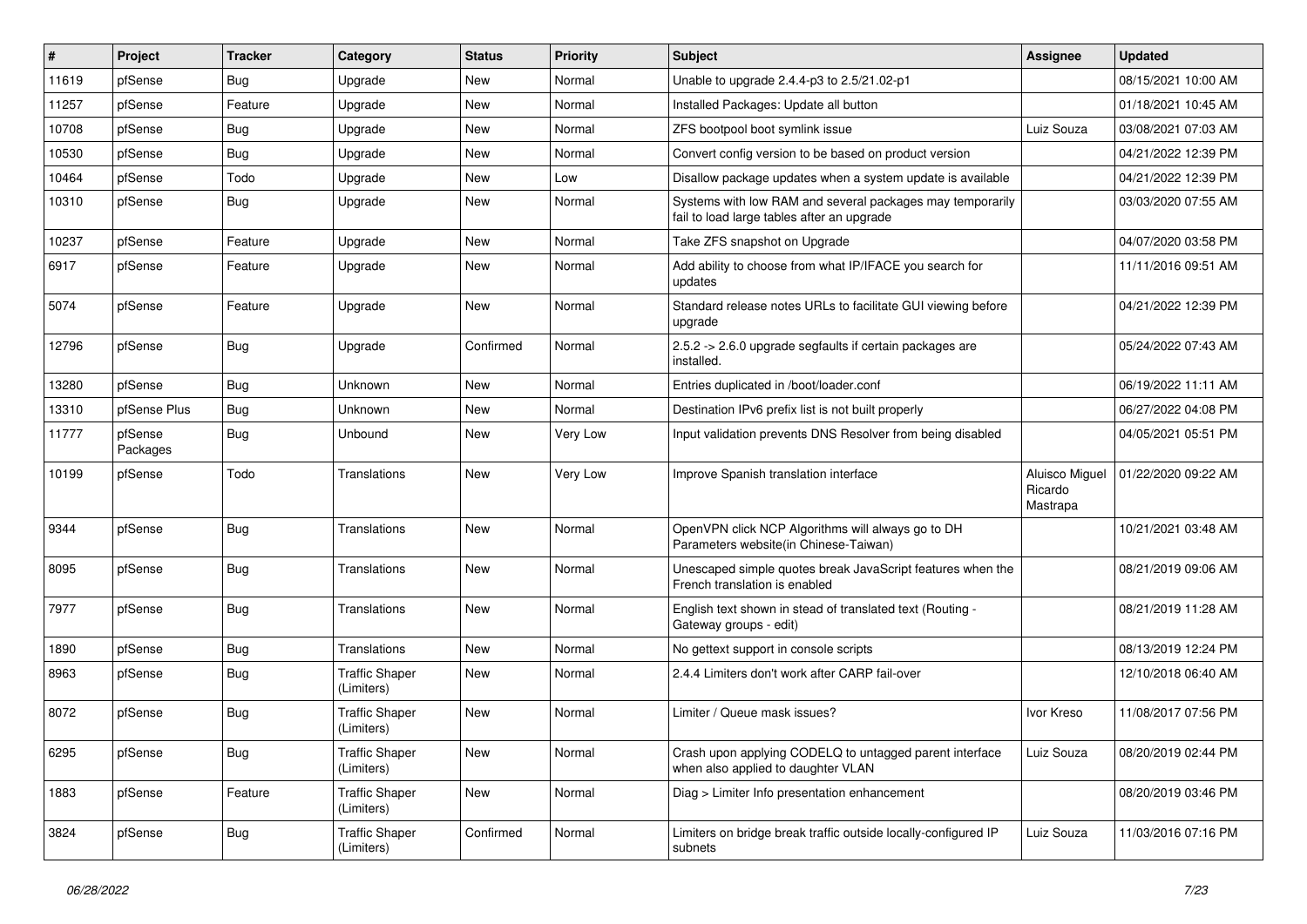| #     | Project | <b>Tracker</b> | Category                            | <b>Status</b> | <b>Priority</b> | <b>Subject</b>                                                                                                          | Assignee             | <b>Updated</b>      |
|-------|---------|----------------|-------------------------------------|---------------|-----------------|-------------------------------------------------------------------------------------------------------------------------|----------------------|---------------------|
| 1848  | pfSense | Bug            | <b>Traffic Shaper</b><br>(Limiters) | Confirmed     | Normal          | Limiters after policy routing has taken place do not behave<br>correctly                                                |                      | 10/25/2014 09:18 PM |
| 7389  | pfSense | Bug            | <b>Traffic Shaper</b><br>(Limiters) | In Progress   | Normal          | Limiter does not work with transparent proxy                                                                            | Luiz Souza           | 02/01/2021 03:31 PM |
| 12829 | pfSense | Bug            | <b>Traffic Shaper</b><br>(Limiters) | Feedback      | Normal          | Dummynet kernel module fails to load after upgrade.                                                                     |                      | 03/17/2022 09:26 AM |
| 11192 | pfSense | Bug            | <b>Traffic Shaper</b><br>(Limiters) | Feedback      | Normal          | Using Limiters causes out of order packets within one TCP or<br><b>UDP flow</b>                                         |                      | 01/06/2021 12:09 AM |
| 9024  | pfSense | Bug            | <b>Traffic Shaper</b><br>(Limiters) | Feedback      | Normal          | Ping packet loss under load when using limiters                                                                         |                      | 05/12/2022 11:55 AM |
| 13051 | pfSense | Bug            | <b>Traffic Shaper</b><br>(ALTQ)     | New           | Normal          | Firewall traffic shaper by interface selection unknow                                                                   |                      | 04/12/2022 07:03 AM |
| 12393 | pfSense | Bug            | <b>Traffic Shaper</b><br>(ALTQ)     | <b>New</b>    | Low             | Priority of qOthersLow higher than default queues                                                                       |                      | 09/21/2021 02:48 PM |
| 10839 | pfSense | Feature        | <b>Traffic Shaper</b><br>(ALTQ)     | New           | Normal          | Add popular messengers to the Traffic Shaper Wizard                                                                     |                      | 08/18/2020 10:07 AM |
| 8712  | pfSense | Feature        | <b>Traffic Shaper</b><br>(ALTQ)     | <b>New</b>    | Normal          | QOS on ipsec links                                                                                                      |                      | 06/22/2020 06:27 AM |
| 8483  | pfSense | Feature        | <b>Traffic Shaper</b><br>(ALTQ)     | <b>New</b>    | Normal          | Allow user to choose order of Queues status                                                                             |                      | 08/21/2019 09:12 AM |
| 8263  | pfSense | Bug            | <b>Traffic Shaper</b><br>(ALTQ)     | New           | Normal          | Cannot create a nonlinear `Link Share` service curve because<br>of: "the sum of the child bandwidth higher than parent" |                      | 11/05/2020 07:31 AM |
| 7899  | pfSense | Bug            | <b>Traffic Shaper</b><br>(ALTQ)     | New           | Normal          | a floating 'match' rule on LAN does not put traffic from a<br>broswer on a clientpc into a shaper queue                 |                      | 09/28/2017 09:16 AM |
| 6696  | pfSense | Bug            | <b>Traffic Shaper</b><br>(ALTQ)     | New           | Low             | Add configure link to Status > Queues error message if traffic<br>shaping not configured                                | <b>Jared Dillard</b> | 08/21/2019 08:55 AM |
| 5813  | pfSense | Feature        | <b>Traffic Shaper</b><br>(ALTQ)     | New           | Normal          | Replacement of layer7 filter                                                                                            |                      | 02/18/2017 05:08 PM |
| 4467  | pfSense | Bug            | <b>Traffic Shaper</b><br>(ALTQ)     | New           | Normal          | Traffic Graphs shows wrong throughput when traffic shaping<br>enabled                                                   |                      | 02/23/2015 05:31 PM |
| 3465  | pfSense | Bug            | <b>Traffic Shaper</b><br>(ALTQ)     | New           | Normal          | Editing Traffic Shaper queues causes status_queues.php error                                                            |                      | 02/19/2014 01:53 AM |
| 2315  | pfSense | Feature        | <b>Traffic Shaper</b><br>(ALTQ)     | <b>New</b>    | Normal          | Traffic Shaper - Adaptive Bandwidth Management                                                                          |                      | 02/06/2016 05:07 AM |
| 2308  | pfSense | <b>Bug</b>     | <b>Traffic Shaper</b><br>(ALTQ)     | New           | Normal          | HFSC WebUI doesn't check for "Bandwidth" setting                                                                        |                      | 12/04/2012 07:12 PM |
| 1849  | pfSense | <b>Bug</b>     | <b>Traffic Shaper</b><br>(ALTQ)     | New           | Normal          | Traffic shaper - By Queue view needs to show/use friendly<br>inerface names                                             |                      | 01/10/2022 08:10 AM |
| 4405  | pfSense | Feature        | <b>Traffic Shaper</b><br>(ALTQ)     | In Progress   | Normal          | Traffic shaping doesn't work when applied to a bridge interface   Luiz Souza                                            |                      | 02/09/2021 12:05 PM |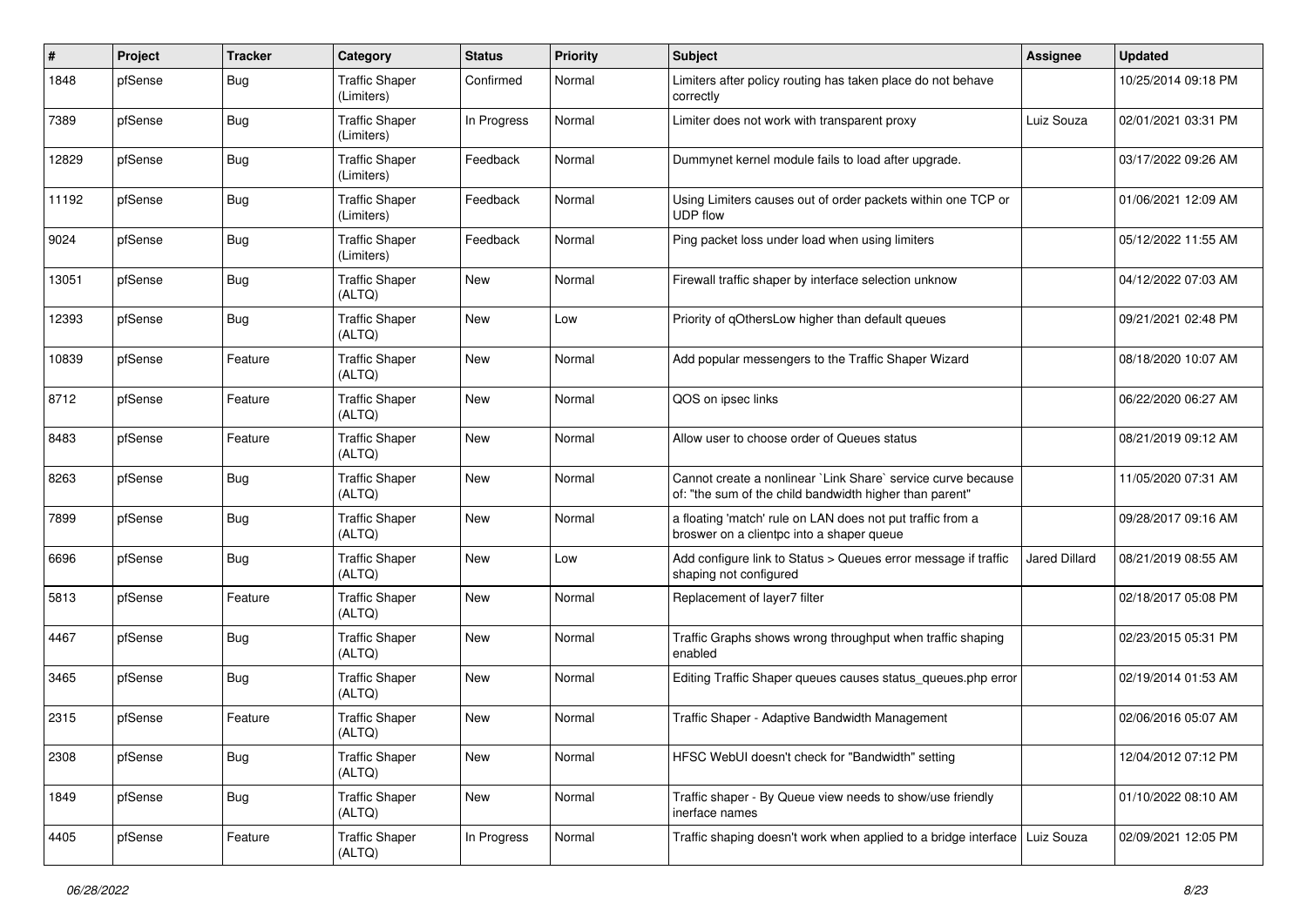| $\#$  | Project             | <b>Tracker</b> | Category                        | <b>Status</b>                 | <b>Priority</b> | <b>Subject</b>                                                                                          | Assignee             | <b>Updated</b>      |
|-------|---------------------|----------------|---------------------------------|-------------------------------|-----------------|---------------------------------------------------------------------------------------------------------|----------------------|---------------------|
| 13304 | pfSense             | Feature        | <b>Traffic Shaper</b><br>(ALTQ) | <b>Pull Request</b><br>Review | Normal          | Add Broadcom Netextreme II (bxe) to the altg capable check                                              |                      | 06/27/2022 10:57 AM |
| 13072 | pfSense             | Feature        | <b>Traffic Shaper</b><br>(ALTQ) | <b>Pull Request</b><br>Review | Very Low        | Matching background/font colors of queue values with dark<br>theme.                                     |                      | 04/19/2022 07:32 AM |
| 11174 | pfSense             | <b>Bug</b>     | <b>Traffic Shaper</b><br>(ALTQ) | Feedback                      | Normal          | Incorrect traffic shaping on pppoe interface                                                            |                      | 12/21/2020 11:21 PM |
| 12878 | pfSense             | Bug            | <b>Traffic Shaper</b><br>(ALTQ) | Incomplete                    | Normal          | Traffic shaping by interface, route queue bandwidth inbound,<br>out by a large factor.                  |                      | 06/06/2022 07:03 AM |
| 12401 | pfSense             | Bug            | <b>Traffic Graphs</b>           | New                           | Normal          | Traffic graphs with untagged and tagged VLAN on same<br>interface                                       |                      | 09/23/2021 09:18 PM |
| 9737  | pfSense             | Bug            | <b>Traffic Graphs</b>           | <b>New</b>                    | Normal          | traffic-graphs.js shows incorrect units inside the chart                                                |                      | 09/09/2019 06:35 AM |
| 9566  | pfSense             | <b>Bug</b>     | <b>Traffic Graphs</b>           | New                           | Normal          | Traffic graph displays traffic incorrectly                                                              |                      | 11/18/2019 07:54 AM |
| 9101  | pfSense             | <b>Bug</b>     | <b>Traffic Graphs</b>           | <b>New</b>                    | Normal          | Traffic Graphs/Dashboard Slows Downloads Being Performed<br>by the Same Firefox Browser                 |                      | 08/21/2019 09:18 AM |
| 9087  | pfSense             | Bug            | Traffic Graphs                  | New                           | Normal          | Traffic Graph Widget Legend Not Updating                                                                |                      | 08/14/2019 12:38 PM |
| 8349  | pfSense             | Feature        | <b>Traffic Graphs</b>           | <b>New</b>                    | Normal          | Show the actual numerical information (upload/download<br>speeds) in the traffic graph dashboard widget | <b>Jared Dillard</b> | 02/28/2018 09:42 AM |
| 8274  | pfSense             | Feature        | Traffic Graphs                  | New                           | Normal          | Reverse Inverse Traffic Graph View                                                                      | Jared Dillard        | 08/14/2019 10:31 AM |
| 8130  | pfSense             | <b>Bug</b>     | <b>Traffic Graphs</b>           | <b>New</b>                    | Normal          | Status - Monitoring - Area chart displays traffic data differently<br>than Line or Bar charts           |                      | 11/26/2017 01:40 PM |
| 7400  | pfSense             | Bug            | <b>Traffic Graphs</b>           | Assigned                      | Normal          | Traffic Graphs show bad data on 2.3.3 1                                                                 | <b>Jared Dillard</b> | 12/31/2021 05:47 PM |
| 7398  | pfSense             | Feature        | <b>Traffic Graphs</b>           | Assigned                      | Normal          | Show average value of bandwidth in/out on Dashboard trafic<br>graph                                     | <b>Jared Dillard</b> | 08/21/2019 08:56 AM |
| 11589 | pfSense             | Feature        | <b>Traffic Graphs</b>           | <b>Pull Request</b><br>Review | Low             | Fix iftop experimental traffic fetcher, unify and improve output<br>style                               |                      | 03/03/2021 03:30 PM |
| 10959 | pfSense             | <b>Bug</b>     | <b>Traffic Graphs</b>           | Feedback                      | Low             | Traffic graph stopped on interface used via netmap                                                      |                      | 02/22/2021 02:57 AM |
| 9229  | pfSense<br>Packages | Bug            | Tinc                            | New                           | Normal          | Tinc package: no way of specifying multiple critical<br>configuration parameters from web interface     |                      | 08/13/2019 09:25 AM |
| 8909  | pfSense<br>Packages | <b>Bug</b>     | <b>Tinc</b>                     | <b>New</b>                    | Normal          | tinc package makes /rc.newwanip looping forever                                                         |                      | 08/13/2019 09:25 AM |
| 12711 | pfSense<br>Packages | Feature        | Telegraf                        | <b>New</b>                    | Normal          | Add InfluxDB V2 support                                                                                 |                      | 01/21/2022 02:54 AM |
| 12655 | pfSense<br>Packages | Bug            | Telegraf                        | New                           | Normal          | telegraf, wireguard plugin failing                                                                      |                      | 12/30/2021 05:51 PM |
| 10487 | pfSense<br>Packages | Bug            | Telegraf                        | <b>New</b>                    | Normal          | Telegraf package not sending logs to influxdb server                                                    |                      | 05/03/2020 07:09 PM |
| 9337  | pfSense<br>Packages | <b>Bug</b>     | Telegraf                        | <b>New</b>                    | Normal          | Telegraf ping input fails                                                                               |                      | 02/18/2019 10:40 AM |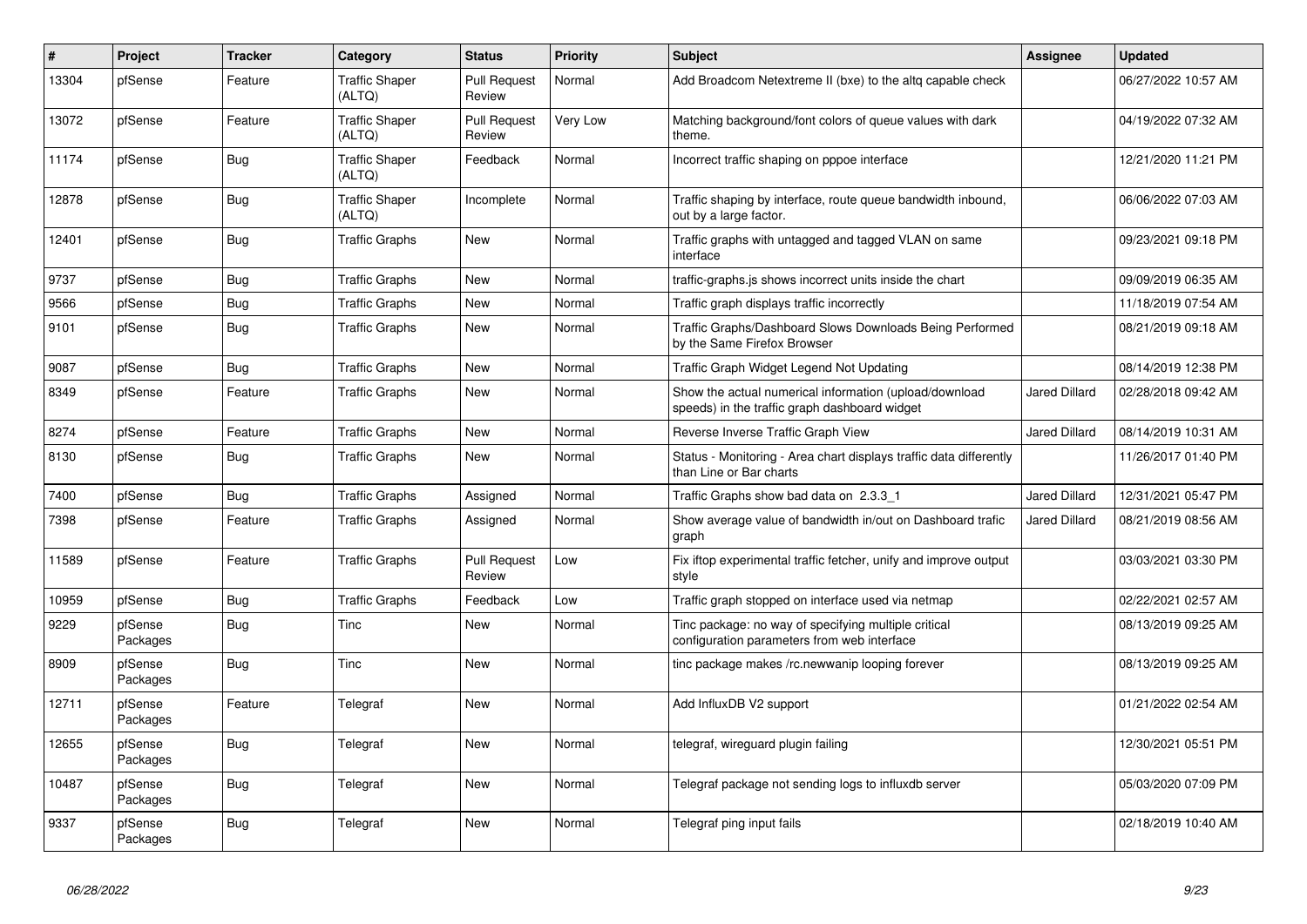| $\pmb{\#}$ | Project             | <b>Tracker</b> | Category  | <b>Status</b>                 | <b>Priority</b> | <b>Subject</b>                                                                      | Assignee            | <b>Updated</b>      |
|------------|---------------------|----------------|-----------|-------------------------------|-----------------|-------------------------------------------------------------------------------------|---------------------|---------------------|
| 9139       | pfSense<br>Packages | <b>Bug</b>     | Telegraf  | New                           | Normal          | telegraf: add ping for default gateway(s)                                           |                     | 05/21/2020 04:23 PM |
| 9138       | pfSense<br>Packages | <b>Bug</b>     | Telegraf  | New                           | Normal          | telegraf: add section for custom config lines                                       |                     | 02/18/2019 03:36 PM |
| 9046       | pfSense<br>Packages | Feature        | Telegraf  | New                           | High            | telegraf feature request                                                            |                     | 02/18/2019 03:38 PM |
| 8230       | pfSense<br>Packages | Feature        | Telegraf  | New                           | Normal          | telegraf automatic input plugins configuration for enabled<br>pfsense package       |                     | 02/18/2019 05:23 PM |
| 8216       | pfSense<br>Packages | Feature        | Telegraf  | New                           | Normal          | Add prometheus output for telegraf                                                  |                     | 09/09/2020 05:33 AM |
| 8099       | pfSense<br>Packages | Feature        | Telegraf  | New                           | Normal          | Add more configuration flexibility to Telegraf                                      |                     | 08/13/2019 09:39 AM |
| 12462      | pfSense<br>Packages | Feature        | Telegraf  | <b>Pull Request</b><br>Review | Normal-package  | Telegraf: Add "devfs" to ignore fs                                                  | Offstage Roller     | 10/18/2021 09:03 AM |
| 12502      | pfSense<br>Packages | Feature        | syslog-ng | New                           | Normal          | Syslog-ng Configuration Library (scl) missing                                       |                     | 11/02/2021 06:06 PM |
| 8705       | pfSense<br>Packages | <b>Bug</b>     | syslog-ng | New                           | Normal          | Syslog-NG error in latest snapshot                                                  |                     | 07/27/2018 10:17 AM |
| 8295       | pfSense<br>Packages | <b>Bug</b>     | syslog-ng | New                           | Normal          | syslog-ng logrotates tls files                                                      |                     | 02/14/2018 06:12 AM |
| 8229       | pfSense<br>Packages | <b>Bug</b>     | syslog-ng | New                           | Normal          | syslog-ng stops parsing logs after logrotate run                                    |                     | 01/26/2018 12:00 PM |
| 8180       | pfSense<br>Packages | Bug            | syslog-ng | New                           | Normal          | syslog-ng default log file                                                          |                     | 01/16/2018 12:53 PM |
| 12160      | pfSense<br>Packages | Regression     | syslog-ng | Feedback                      | High            | An invalid configuration is generated when choosing TLS as<br>the default protocol  | Jim Pingle          | 07/23/2021 03:27 PM |
| 12114      | pfSense<br>Packages | <b>Bug</b>     | syslog-ng | Feedback                      | Normal          | syslog-ng only binds to the last specified interface                                |                     | 04/21/2022 12:40 PM |
| 10393      | pfSense<br>Packages | <b>Bug</b>     | syslog-ng | Feedback                      | Normal          | Syslog-ng TLS support is broken                                                     |                     | 04/21/2022 12:40 PM |
| 12909      | pfSense<br>Packages | Feature        | Suricata  | New                           | Normal          | Convert Suricata GeoIP Lookup feature on ALERTS tab to use<br>local GeoIP2 database | <b>Viktor Gurov</b> | 03/07/2022 08:28 AM |
| 12899      | pfSense<br>Packages | <b>Bug</b>     | Suricata  | New                           | Normal          | Suricata doesn't honor Pass List                                                    |                     | 03/04/2022 01:22 PM |
| 12748      | pfSense<br>Packages | Feature        | Suricata  | New                           | Normal          | Suricata blocked page timestamp breakout to it's own sortable<br>column             |                     | 02/01/2022 12:06 PM |
| 11780      | pfSense<br>Packages | <b>Bug</b>     | Suricata  | New                           | Very High       | Suricata package fails to prune suricata.log                                        |                     | 08/06/2021 07:18 AM |
| 11742      | pfSense<br>Packages | <b>Bug</b>     | Suricata  | New                           | Normal          | Blocking / Unblocking is not working correctly.                                     |                     | 09/01/2021 11:08 AM |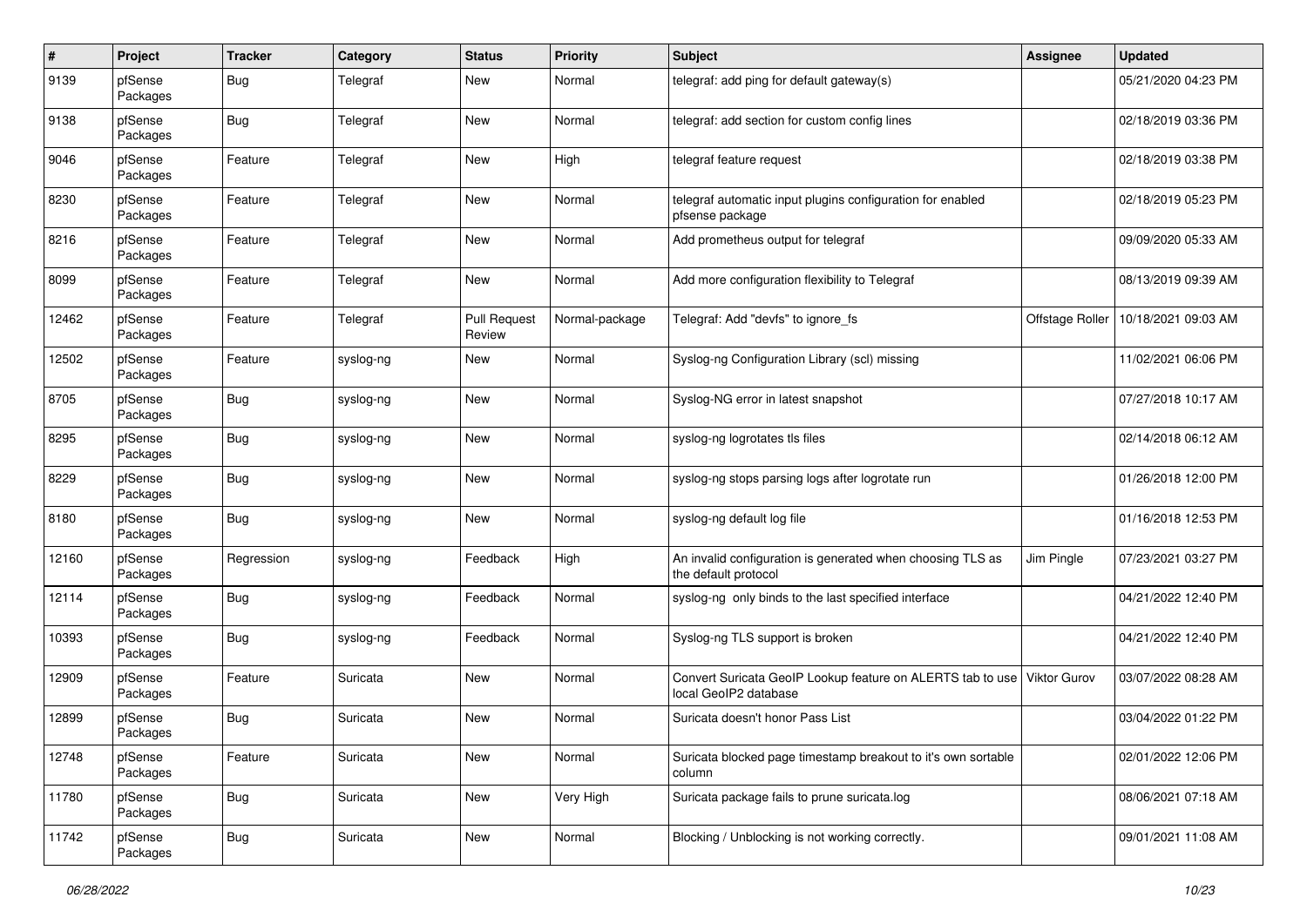| $\pmb{\#}$ | Project             | <b>Tracker</b> | Category          | <b>Status</b> | <b>Priority</b> | Subject                                                                                    | <b>Assignee</b>     | <b>Updated</b>      |
|------------|---------------------|----------------|-------------------|---------------|-----------------|--------------------------------------------------------------------------------------------|---------------------|---------------------|
| 11525      | pfSense<br>Packages | <b>Bug</b>     | Suricata          | New           | Normal          | pfsense 2.5.0 release version for vlan issue to suricata                                   |                     | 11/11/2021 08:16 AM |
| 10472      | pfSense<br>Packages | Feature        | Suricata          | New           | Low             | Blocked host alert table break out by timestamp and type to<br>allow sorting by date       |                     | 04/17/2020 12:46 PM |
| 10466      | pfSense<br>Packages | Feature        | Suricata          | <b>New</b>    | Low             | Add checkbox to Suricata blocked host view to resolve all<br>resolvable IP's automatically |                     | 02/02/2022 06:04 PM |
| 10292      | pfSense<br>Packages | Bug            | Suricata          | New           | Normal          | Suricata not respecting SID Mgmt list                                                      |                     | 02/27/2020 01:02 PM |
| 9934       | pfSense<br>Packages | Bug            | Suricata          | New           | Normal          | suricata update kills WAN interface                                                        |                     | 02/20/2020 09:17 AM |
| 8985       | pfSense<br>Packages | Feature        | Suricata          | New           | Normal          | Suricata: allow configuration for external/internal additional<br>storage                  |                     | 11/13/2019 10:07 AM |
| 7388       | pfSense<br>Packages | <b>Bug</b>     | Suricata          | New           | High            | Suricata does not property recognize MTU for PPPOE<br>interfaces                           |                     | 03/15/2017 05:17 AM |
| 6023       | pfSense<br>Packages | <b>Bug</b>     | Suricata          | New           | Low             | Traffic Shaper (pfsense 2.3) Suricata V3.0 Inline Mode<br>Operation                        | Luiz Souza          | 04/15/2016 05:59 AM |
| 12956      | pfSense<br>Packages | <b>Bug</b>     | Suricata          | Confirmed     | Normal          | suricata fails to use pcre in SID management (e.g.<br>dropsid.conf)                        |                     | 04/05/2022 12:52 PM |
| 12285      | pfSense<br>Packages | Feature        | Suricata          | In Progress   | Normal          | Add more EVE Logged Traffic protocols                                                      | Viktor Gurov        | 08/20/2021 08:22 AM |
| 12643      | pfSense<br>Packages | Regression     | Suricata          | Feedback      | Normal          | Rule categories are cleared after clicking the save button on<br>the Global Settings page  |                     | 12/30/2021 03:44 AM |
| 12506      | pfSense<br>Packages | Bug            | Suricata          | Feedback      | Normal          | Only selected instance is restarted on suppress list change                                | <b>Viktor Gurov</b> | 12/01/2021 04:43 AM |
| 12322      | pfSense<br>Packages | Bug            | Suricata          | Feedback      | Normal          | Suricata creates invalid HOME_NET entries                                                  | Viktor Gurov        | 09/10/2021 11:42 AM |
| 12292      | pfSense<br>Packages | Feature        | Suricata          | Feedback      | Normal          | GeoIP look on the Alerts, Blocked and Files pages                                          | <b>Viktor Gurov</b> | 08/23/2021 08:16 AM |
| 11210      | pfSense<br>Packages | Feature        | Suricata          | Feedback      | Normal          | 3rd party rulesets                                                                         | Viktor Gurov        | 11/24/2021 04:21 AM |
| 10872      | pfSense<br>Packages | Feature        | Suricata          | Feedback      | Normal          | Add adjustable notification for Severity Alert                                             | Viktor Gurov        | 08/20/2021 07:52 AM |
| 9852       | pfSense<br>Packages | Feature        | Suricata          | Feedback      | Normal          | show File-Store directory listing                                                          | Viktor Gurov        | 08/20/2021 07:52 AM |
| 6964       | pfSense<br>Packages | <b>Bug</b>     | Suricata          | Feedback      | Normal          | Host OS Policy Assignment broken when using "Import" or<br>"Aliases" buttons               | <b>Viktor Gurov</b> | 08/20/2021 07:52 AM |
| 13261      | pfSense<br>Packages | <b>Bug</b>     | sudo              | Feedback      | Normal          | Input validation rejects empty "sudo" command list, but GUI<br>text says it can be empty   | Christopher<br>Cope | 06/27/2022 07:19 AM |
| 11763      | pfSense<br>Packages | <b>Bug</b>     | Status_Monitoring | New           | Normal          | Traffic graphs refresh issue                                                               |                     | 05/03/2021 09:44 AM |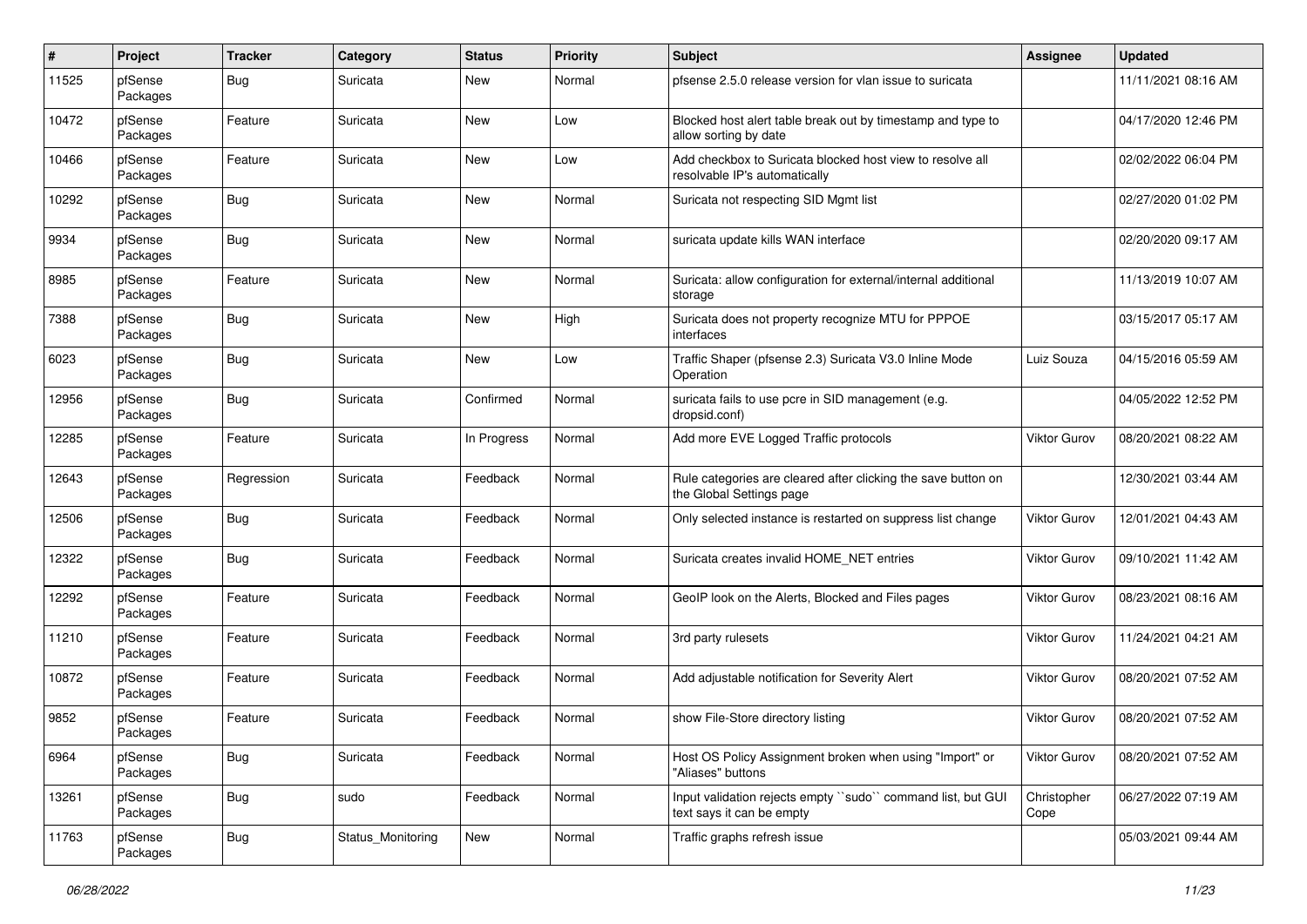| $\pmb{\#}$ | Project             | <b>Tracker</b> | Category                     | <b>Status</b>                 | <b>Priority</b> | Subject                                                                                                                                    | <b>Assignee</b>      | <b>Updated</b>      |
|------------|---------------------|----------------|------------------------------|-------------------------------|-----------------|--------------------------------------------------------------------------------------------------------------------------------------------|----------------------|---------------------|
| 10601      | pfSense<br>Packages | Bug            | Status Monitoring            | New                           | Normal          | Dashboard->Traffic Graphs Scale is capped for outbound                                                                                     |                      | 05/29/2020 10:13 AM |
| 9749       | pfSense<br>Packages | Feature        | Status_Monitoring            | New                           | Normal          | 95th percentile missing for quality in monitoring                                                                                          |                      | 09/12/2019 10:39 AM |
| 13160      | pfSense<br>Packages | Feature        | Status Monitoring            | <b>Pull Request</b><br>Review | Normal          | Option to sort monitoring graph views                                                                                                      |                      | 05/13/2022 12:06 PM |
| 11797      | pfSense<br>Packages | <b>Bug</b>     | <b>Status Traffic Totals</b> | <b>New</b>                    | Normal          | Traffic Totals lost upon reboot when using a ramdisk for /var<br>and /tmp                                                                  | John Cornwell        | 04/10/2021 06:27 PM |
| 10429      | pfSense<br>Packages | <b>Bug</b>     | <b>Status Traffic Totals</b> | <b>New</b>                    | Normal          | Status Traffic Total broken 2.4.5                                                                                                          | <b>Jared Dillard</b> | 02/27/2021 07:55 PM |
| 9537       | pfSense<br>Packages | <b>Bug</b>     | <b>Status Traffic Totals</b> | New                           | Normal          | One month offset in displayed data between time changes                                                                                    | <b>Jared Dillard</b> | 05/01/2020 08:27 AM |
| 7267       | pfSense<br>Packages | <b>Bug</b>     | <b>Status Traffic Totals</b> | <b>New</b>                    | Normal          | Status Traffic Totals - Stacked Bar - Scale not high enough                                                                                | <b>Jared Dillard</b> | 11/18/2020 07:38 AM |
| 6752       | pfSense<br>Packages | Todo           | <b>Status Traffic Totals</b> | <b>New</b>                    | Low             | Traffic Totals Data Summary Graph                                                                                                          | <b>Jared Dillard</b> | 11/08/2017 08:58 AM |
| 13141      | pfSense<br>Packages | Bug            | squidguard                   | New                           | Normal          | wrong page squidguard block                                                                                                                |                      | 05/09/2022 05:33 PM |
| 12732      | pfSense<br>Packages | Bug            | squidguard                   | <b>New</b>                    | High            | Squid https filtering squidguard acl target list - erratic<br>behaviour                                                                    |                      | 01/26/2022 09:11 AM |
| 12491      | pfSense<br>Packages | Feature        | squidguard                   | <b>New</b>                    | Normal          | squidguard: allow multiple regex                                                                                                           |                      | 10/28/2021 03:30 PM |
| 11784      | pfSense<br>Packages | Feature        | squidguard                   | New                           | Normal          | squidguard auto update blacklist option                                                                                                    |                      | 04/06/2021 01:53 AM |
| 10994      | pfSense<br>Packages | <b>Bug</b>     | squidguard                   | <b>New</b>                    | Low             | SquidGuard Blacklists Restore Default button does not work                                                                                 |                      | 10/20/2020 12:26 PM |
| 10865      | pfSense<br>Packages | Feature        | squidguard                   | New                           | Normal          | squidGuard lacks options to send traffic action logs to syslog<br>server                                                                   |                      | 09/05/2020 01:21 AM |
| 9286       | pfSense<br>Packages | <b>Bug</b>     | squidguard                   | New                           | Normal          | squidGuard - Unable to change IP for sgerror.php URL in<br>configuration                                                                   |                      | 11/13/2019 10:07 AM |
| 9025       | pfSense<br>Packages | <b>Bug</b>     | squidguard                   | <b>New</b>                    | Normal          | SquidGard + Target categories                                                                                                              |                      | 10/08/2018 01:00 AM |
| 8827       | pfSense<br>Packages | <b>Bug</b>     | squidguard                   | New                           | Normal          | Squidguard: ACL redirect modes 'redirect' and 'err page' send<br>unresolvable URLs to the client.                                          | Viktor Gurov         | 12/21/2021 05:49 AM |
| 8752       | pfSense<br>Packages | <b>Bug</b>     | squidguard                   | <b>New</b>                    | Normal          | For SquidGuard in "Common ACL" menu "Target Rules List"<br>'access" option always stays with default value '---' for my<br>Target category |                      | 08/06/2018 05:53 AM |
| 6521       | pfSense<br>Packages | Bug            | squidguard                   | New                           | Normal          | pfsense 2.3.1 squidguard -> Groups ACL -> Target Rules List<br>missing                                                                     |                      | 06/25/2016 10:49 PM |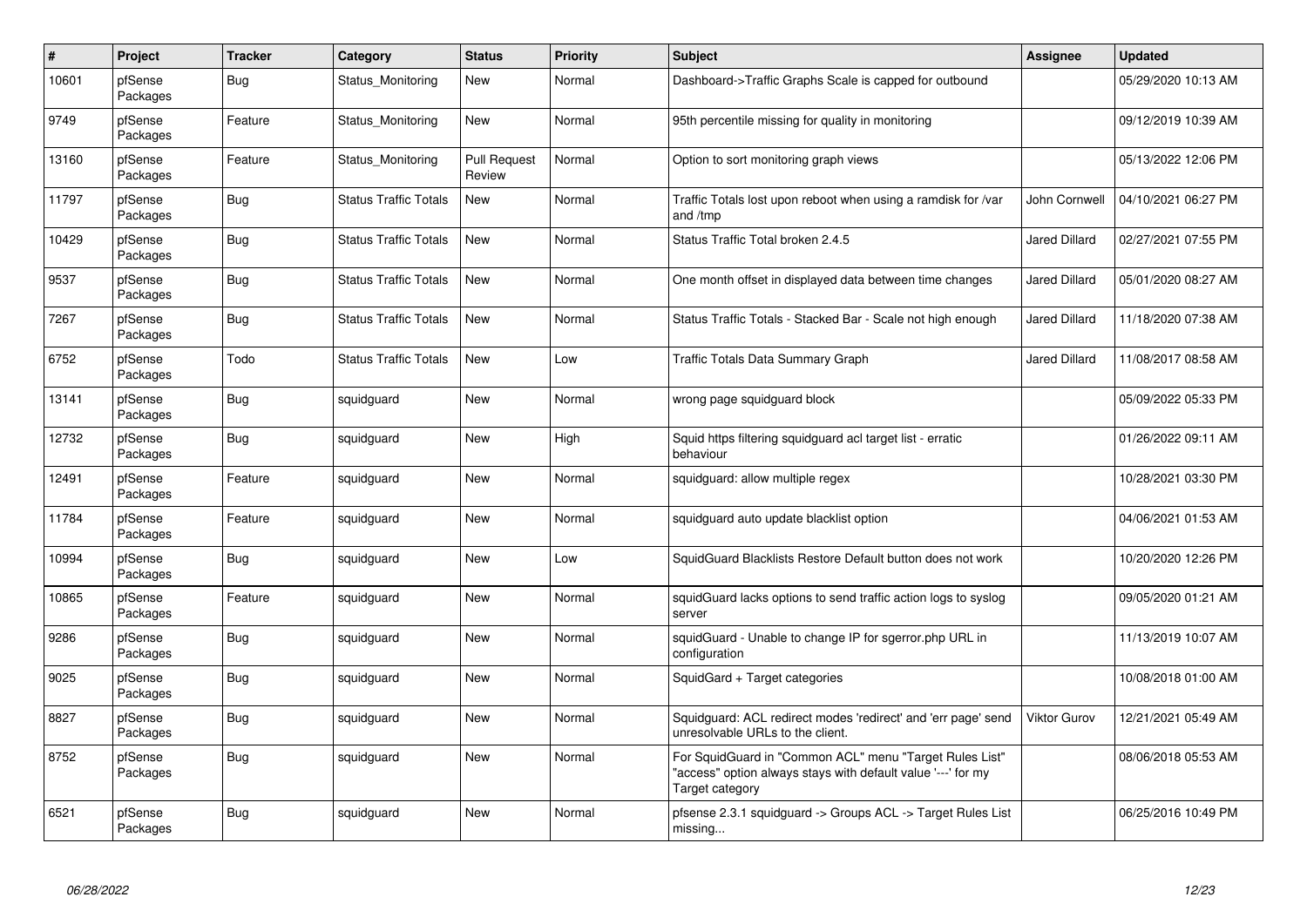| $\sharp$ | Project             | <b>Tracker</b> | Category   | <b>Status</b> | <b>Priority</b> | <b>Subject</b>                                                                                              | <b>Assignee</b>     | <b>Updated</b>      |
|----------|---------------------|----------------|------------|---------------|-----------------|-------------------------------------------------------------------------------------------------------------|---------------------|---------------------|
| 6471     | pfSense<br>Packages | <b>Bug</b>     | squidguard | New           | Normal          | pfsense 2.3.1 squidguard -> common ACL -> Target Rules<br>List missing                                      |                     | 06/08/2016 06:22 PM |
| 5751     | pfSense<br>Packages | <b>Bug</b>     | squidguard | New           | Normal          | SquidGuard target categories not saved when long "Domain<br>List" is provided                               |                     | 01/10/2016 08:55 AM |
| 4928     | pfSense<br>Packages | Feature        | squidguard | <b>New</b>    | Normal          | Surftool - New Package to turn squidguard groups(/acls) on or<br>off                                        |                     | 08/13/2019 09:57 AM |
| 11738    | pfSense<br>Packages | Regression     | squidguard | Feedback      | Normal          | SquidGuard 1.16.18_17 Not Filtering Blacklist<br>No-Transparent Mode                                        | Viktor Gurov        | 12/21/2021 05:48 AM |
| 11434    | pfSense<br>Packages | <b>Bug</b>     | squidguard | Feedback      | Normal          | SquidGuard over 1.16.18_11                                                                                  |                     | 04/21/2022 12:40 PM |
| 11248    | pfSense<br>Packages | Feature        | squidguard | Feedback      | Normal          | SafeSearch update                                                                                           | <b>Viktor Gurov</b> | 01/28/2021 10:01 AM |
| 4088     | pfSense<br>Packages | <b>Bug</b>     | squidguard | Feedback      | Normal          | Buggy squidgurd config file is created                                                                      | Viktor Gurov        | 01/28/2021 10:01 AM |
| 13073    | pfSense<br>Packages | <b>Bug</b>     | Squid      | New           | Normal          | ClamAV - clamd dies with high CPU load and thus the C-ICAP<br>of squid-reverse proxy causes http:500 errors |                     | 04/19/2022 05:38 AM |
| 12717    | pfSense<br>Packages | Todo           | Squid      | <b>New</b>    | Normal          | Squid 5.x Branch                                                                                            |                     | 01/25/2022 06:24 PM |
| 12520    | pfSense<br>Packages | Feature        | Squid      | <b>New</b>    | High            | [Squid] - Allow or Deny Mappings from IP/Host/GeoIP sources                                                 |                     | 11/12/2021 02:13 PM |
| 11848    | pfSense<br>Packages | <b>Bug</b>     | Squid      | <b>New</b>    | Normal          | Issue with squid cache download speed                                                                       |                     | 04/23/2021 09:30 PM |
| 11200    | pfSense<br>Packages | Feature        | Squid      | <b>New</b>    | Normal          | Squid reverse proxy + multiple ssl certificates                                                             |                     | 12/31/2020 03:50 AM |
| 9774     | pfSense<br>Packages | Feature        | Squid      | New           | Normal          | Squid logs / remote logs                                                                                    |                     | 04/17/2020 06:18 AM |
| 9568     | pfSense<br>Packages | Bug            | Squid      | New           | Normal          | UFSSwapDir::openLog: Failed to open swap log.                                                               |                     | 05/29/2019 09:18 PM |
| 9012     | pfSense<br>Packages | <b>Bug</b>     | Squid      | New           | Very Low        | Captive Portal authentication in Squid Proxy Server does not<br>work                                        |                     | 10/12/2019 05:06 AM |
| 7691     | pfSense<br>Packages | Feature        | Squid      | <b>New</b>    | Normal          | Allow for custom icap services for squid                                                                    |                     | 08/24/2017 03:16 AM |
| 7367     | pfSense<br>Packages | Feature        | Squid      | <b>New</b>    | Normal          | Wizard for Squid                                                                                            |                     | 03/14/2017 01:59 PM |
| 6789     | pfSense<br>Packages | Feature        | Squid      | New           | Normal          | disgest_ldap_auth                                                                                           |                     | 08/13/2019 09:57 AM |
| 6083     | pfSense<br>Packages | Bug            | Squid      | New           | Normal          | Suqid Realtime Monitor / Squid Cache Table not diplaying<br>correctly                                       |                     | 12/06/2016 07:25 AM |
| 5646     | pfSense<br>Packages | Feature        | Squid      | New           | Normal          | Squid3 package Authentication Method: Kerberos/AD                                                           |                     | 02/18/2019 05:34 PM |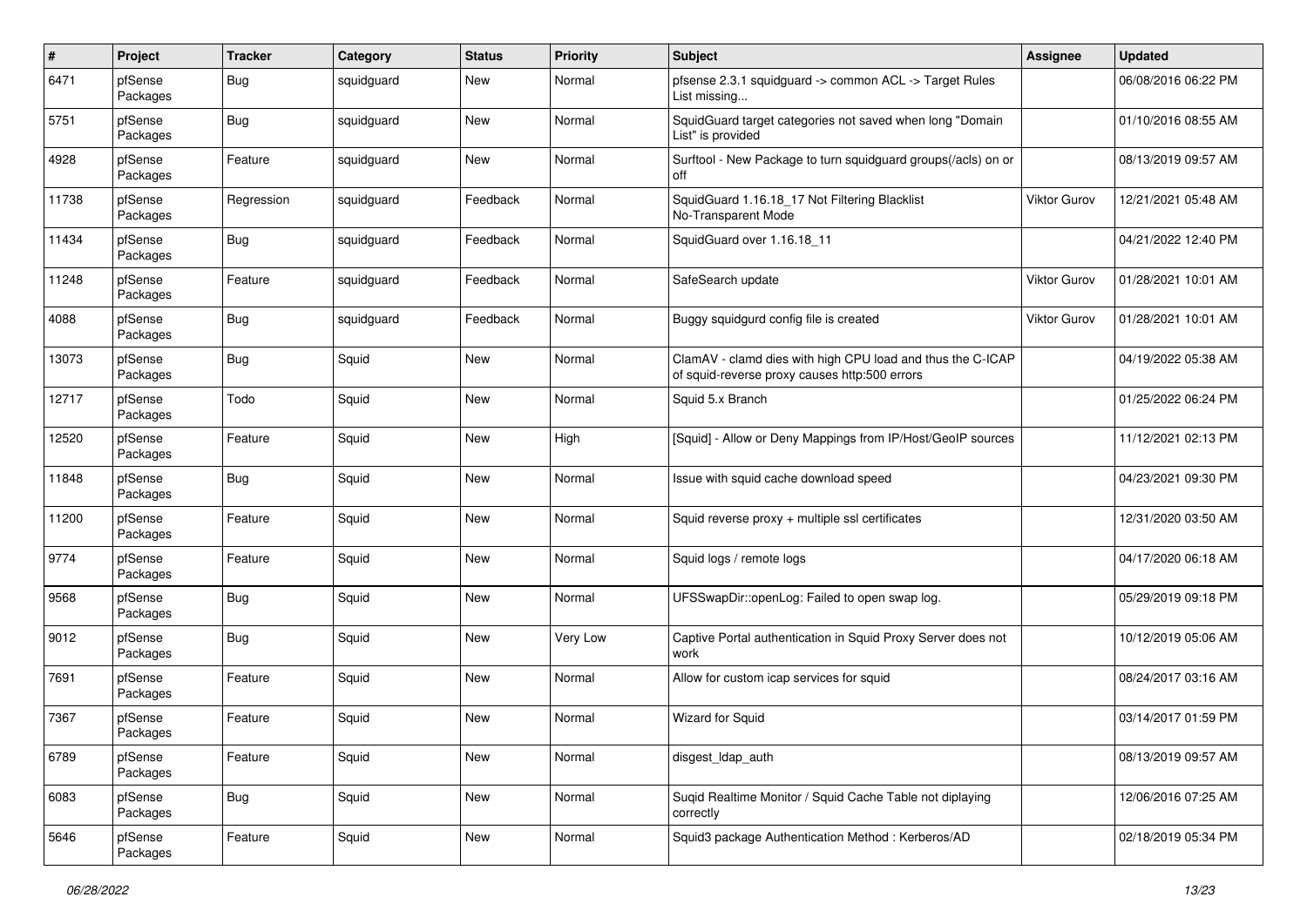| $\pmb{\#}$ | Project             | <b>Tracker</b> | Category  | <b>Status</b>                 | <b>Priority</b> | <b>Subject</b>                                                                                                    | <b>Assignee</b>     | <b>Updated</b>      |
|------------|---------------------|----------------|-----------|-------------------------------|-----------------|-------------------------------------------------------------------------------------------------------------------|---------------------|---------------------|
| 1620       | pfSense<br>Packages | <b>Bug</b>     | Squid     | New                           | Normal          | Can't use transparent proxy when using bridge.                                                                    |                     | 10/07/2021 04:19 AM |
| 7954       | pfSense<br>Packages | Bug            | Squid     | Confirmed                     | Normal          | Package upgrade/reinstall gets stuck on deinstall if the<br>package-provided service is not running               |                     | 10/18/2017 12:04 PM |
| 12264      | pfSense<br>Packages | <b>Bug</b>     | Squid     | Feedback                      | Low             | Stray <table> line in squid_monitor.php</table>                                                                   | <b>Viktor Gurov</b> | 12/23/2021 10:53 AM |
| 10608      | pfSense<br>Packages | Bug            | Squid     | Feedback                      | Normal          | Update squid port to 4.11-p2                                                                                      |                     | 03/02/2021 04:00 AM |
| 10572      | pfSense<br>Packages | <b>Bug</b>     | Squid     | Feedback                      | Normal          | STARTTLS option is ignored                                                                                        | <b>Viktor Gurov</b> | 04/22/2022 02:20 AM |
| 10541      | pfSense<br>Packages | Feature        | Squid     | Feedback                      | Normal          | Squid failover and load balancing                                                                                 | Viktor Gurov        | 01/14/2021 07:34 AM |
| 10450      | pfSense<br>Packages | Bug            | Squid     | Feedback                      | Normal          | Squid reverse proxy switching peers                                                                               | <b>Viktor Gurov</b> | 04/22/2022 02:21 AM |
| 9982       | pfSense<br>Packages | Feature        | Squid     | Feedback                      | Normal          | basic_ldap_auth TLS connection                                                                                    | <b>Viktor Gurov</b> | 04/22/2022 02:21 AM |
| 9762       | pfSense<br>Packages | Feature        | Squid     | Feedback                      | Normal          | Squid Reverse Proxy Change redir domain(s) to use regex                                                           |                     | 04/21/2022 12:40 PM |
| 9721       | pfSense<br>Packages | Feature        | Squid     | Feedback                      | Normal          | add squidclient -h 127.0.0.1 mgr:info output to Diagnostics /<br>Squid and status.php                             | <b>Viktor Gurov</b> | 04/22/2022 02:21 AM |
| 9700       | pfSense<br>Packages | Feature        | Squid     | Feedback                      | Normal          | Secure Squid HTTPS Proxy                                                                                          |                     | 01/25/2022 06:39 PM |
| 7797       | pfSense<br>Packages | Bug            | Squid     | Feedback                      | Normal          | Squid Reverse Proxy alternating between destinations                                                              |                     | 04/21/2022 12:40 PM |
| 12845      | pfSense<br>Packages | <b>Bug</b>     | softflowd | New                           | Normal          | softflowd wrong vlan tag                                                                                          |                     | 02/21/2022 10:40 AM |
| 10436      | pfSense<br>Packages | <b>Bug</b>     | softflowd | New                           | Normal          | softflowd no longer sends flow data after upgrade (v0.9.9_1 -><br>v1.0.0                                          |                     | 06/07/2022 12:25 AM |
| 9486       | pfSense<br>Packages | <b>Bug</b>     | softflowd | New                           | Very Low        | ifindex values used for softflowd are incorrect                                                                   |                     | 08/14/2019 02:30 PM |
| 12507      | pfSense<br>Packages | <b>Bug</b>     | softflowd | <b>Pull Request</b><br>Review | Normal          | Add support for bi-directional flows in softflowd                                                                 |                     | 11/11/2021 03:53 AM |
| 11579      | pfSense<br>Packages | Feature        | Snort     | New                           | Normal          | Snort alerts or blocks trigger notifications                                                                      |                     | 03/01/2021 03:26 AM |
| 10989      | pfSense<br>Packages | <b>Bug</b>     | Snort     | New                           | Low             | Snort alert page has hidden characters in IPv6 address                                                            |                     | 10/17/2020 04:06 PM |
| 10606      | pfSense<br>Packages | <b>Bug</b>     | Snort     | New                           | Normal          | Snort Inline stopped working after upgrade to FreeBSD 12.1<br>(network traffic blocked after heavy load randomly) |                     | 05/28/2020 10:06 AM |
| 9895       | pfSense<br>Packages | <b>Bug</b>     | Snort     | New                           | Normal          | snort reinstallation failed                                                                                       |                     | 06/23/2021 08:01 AM |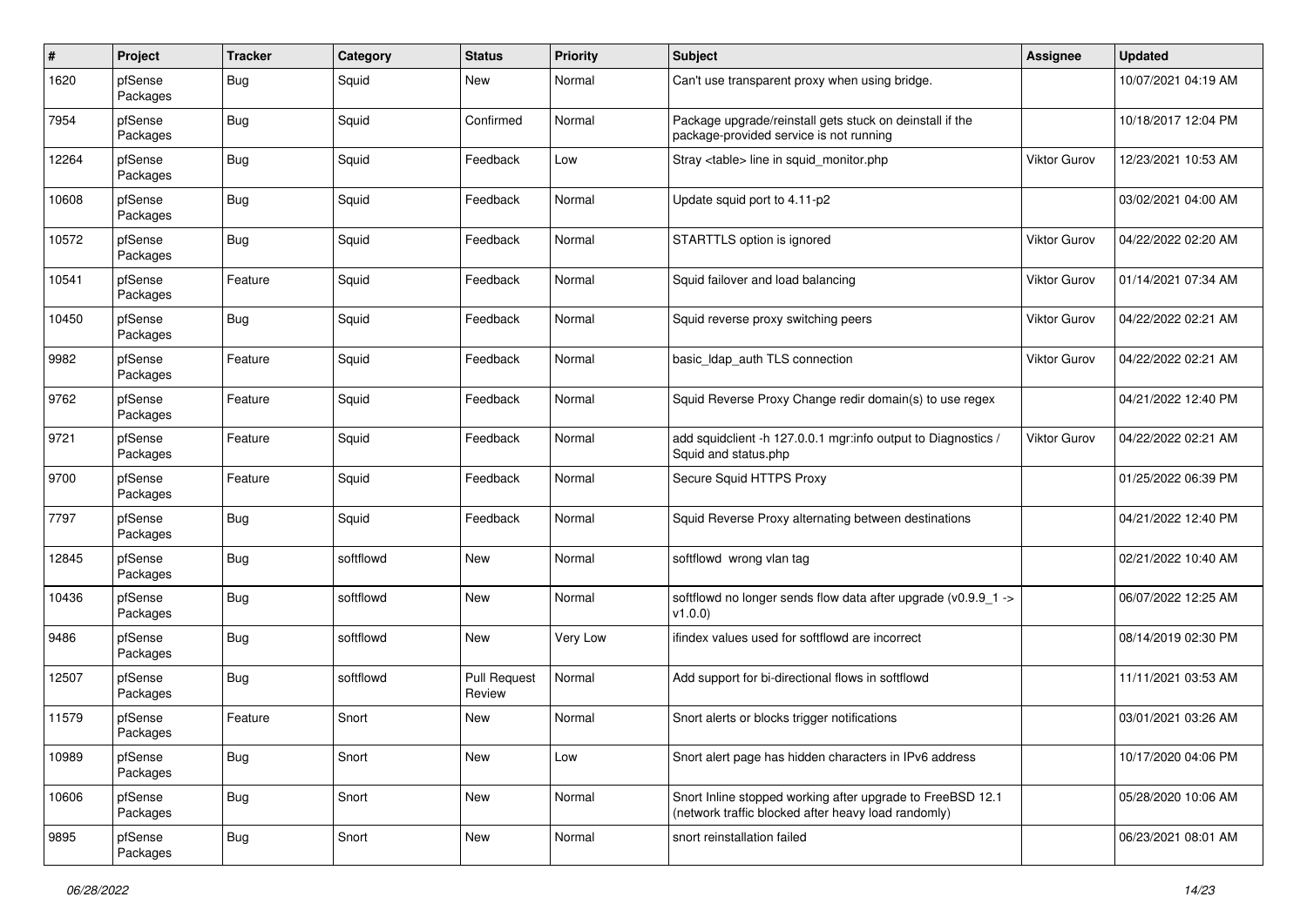| $\pmb{\#}$ | Project             | <b>Tracker</b> | Category         | <b>Status</b>                 | <b>Priority</b> | <b>Subject</b>                                                                                                                          | <b>Assignee</b>     | <b>Updated</b>      |
|------------|---------------------|----------------|------------------|-------------------------------|-----------------|-----------------------------------------------------------------------------------------------------------------------------------------|---------------------|---------------------|
| 9289       | pfSense<br>Packages | Feature        | Snort            | New                           | Normal          | Snort enable react                                                                                                                      |                     | 03/16/2019 09:04 PM |
| 7535       | pfSense<br>Packages | Feature        | Snort            | New                           | Normal          | Snort messages filling System / General. Should have its own<br>log.                                                                    |                     | 02/18/2019 05:29 PM |
| 7414       | pfSense<br>Packages | Feature        | Snort            | <b>New</b>                    | Normal          | snort needs automated refresh on ip change                                                                                              |                     | 08/20/2019 08:55 AM |
| 6988       | pfSense<br>Packages | <b>Bug</b>     | Snort            | New                           | High            | SNORT Package PHP memory error                                                                                                          |                     | 06/28/2018 10:00 PM |
| 6831       | pfSense<br>Packages | Feature        | Snort            | <b>New</b>                    | Normal          | Snort does not support aliases containing FQDN                                                                                          |                     | 07/11/2020 12:51 PM |
| 12979      | pfSense<br>Packages | Bug            | Snort            | <b>Pull Request</b><br>Review | High            | Snort Rules Update Process Using Deprecated FreeBSD<br><b>Subdirectory Name</b>                                                         | <b>Bill Meeks</b>   | 03/24/2022 09:02 AM |
| 13096      | pfSense<br>Packages | Feature        | Snort            | Feedback                      | Normal          | Improve robustness of Snort Rules Update Log size limitation<br>logic                                                                   | <b>Bill Meeks</b>   | 04/25/2022 12:22 PM |
| 13095      | pfSense<br>Packages | <b>Bug</b>     | Snort            | Feedback                      | Normal          | Snort VRT change in Shared Object Rules path name results<br>in failure to extract and update Snort Shared Object Rules<br>when enabled | <b>Bill Meeks</b>   | 04/25/2022 12:22 PM |
| 12683      | pfSense<br>Packages | <b>Bug</b>     | Snort            | Feedback                      | Normal          | snort get vpns list() does not include OpenVPN CSO                                                                                      | Viktor Gurov        | 02/15/2022 10:47 AM |
| 11479      | pfSense<br>Packages | <b>Bug</b>     | snmptt           | New                           | Normal          | snmptt 1.4.2 does not work in daemon mode                                                                                               |                     | 02/20/2021 04:37 PM |
| 5922       | pfSense             | Feature        | <b>SNMP</b>      | New                           | Normal          | SNMP - enable SNMP v3 functionality                                                                                                     | <b>Viktor Gurov</b> | 03/02/2022 02:40 PM |
| 4298       | pfSense             | <b>Bug</b>     | <b>SNMP</b>      | Assigned                      | Very Low        | Excessive errors from snmpd                                                                                                             | Luiz Souza          | 09/13/2020 08:21 AM |
| 11786      | pfSense             | Bug            | Services         | New                           | Normal          | SSH incomplete setup and startup fail while recovering XML<br>backup in a fresh install of pfSense 2.5.0                                |                     | 04/17/2021 01:36 PM |
| 6186       | pfSense             | <b>Bug</b>     | Services         | New                           | Normal          | race conditions in service startup                                                                                                      |                     | 04/21/2022 12:39 PM |
| 11490      | pfSense<br>Packages | Bug            | Service Watchdog | New                           | Very Low        | Service Watchdog - Impacts Reboots and Package Updates                                                                                  |                     | 02/22/2021 12:07 PM |
| 13240      | pfSense             | Bug            | Rules / NAT      | New                           | Normal          | Dynamic NPt entry UI has a couple quirks                                                                                                |                     | 06/02/2022 09:32 PM |
| 13144      | pfSense             | Bug            | Rules / NAT      | New                           | Very Low        | Firewall rule entries can get out of sync when entries are<br>deleted while other administrators are editing entries<br>simultaneously  |                     | 05/10/2022 07:26 AM |
| 13058      | pfSense             | Todo           | Rules / NAT      | New                           | Normal          | Add static routes and directly connected networks back to<br>policy route negation rules                                                |                     | 04/13/2022 08:05 AM |
| 13046      | pfSense             | <b>Bug</b>     | Rules / NAT      | New                           | Normal          | Floating rule applied to IPv6 interface with a SLAAC DHCPv6<br>gateway reports error on boot                                            |                     | 04/11/2022 09:50 AM |
| 12888      | pfSense             | <b>Bug</b>     | Rules / NAT      | New                           | Normal          | pfSense sends un-NATed packets during OpenVPN startup                                                                                   |                     | 03/01/2022 03:13 PM |
| 12676      | pfSense             | Feature        | Rules / NAT      | New                           | Normal          | Add the Tagged option on the Port Forward rules edit page                                                                               |                     | 01/11/2022 05:52 AM |
| 12665      | pfSense             | Feature        | Rules / NAT      | New                           | Normal          | Ability to add custom pf rules from the GUI                                                                                             |                     | 01/07/2022 09:30 AM |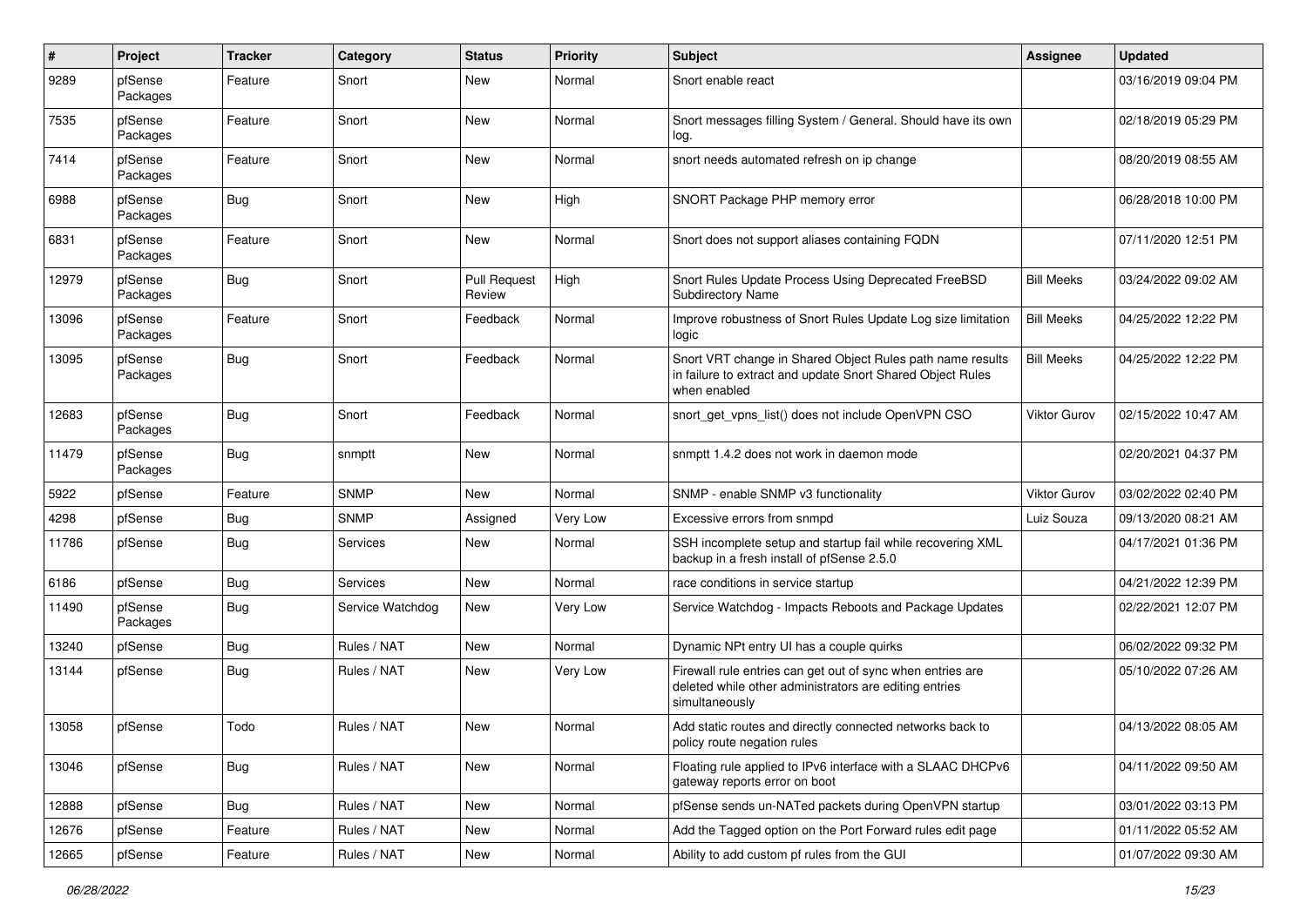| #     | Project | <b>Tracker</b> | Category    | <b>Status</b> | <b>Priority</b> | <b>Subject</b>                                                                                                                  | <b>Assignee</b> | <b>Updated</b>      |
|-------|---------|----------------|-------------|---------------|-----------------|---------------------------------------------------------------------------------------------------------------------------------|-----------------|---------------------|
| 12421 | pfSense | <b>Bug</b>     | Rules / NAT | New           | Normal          | IPV6 limiter bug                                                                                                                |                 | 10/02/2021 08:44 AM |
| 12370 | pfSense | Feature        | Rules / NAT | <b>New</b>    | Low             | Add limiters to Queue column on firewall rule list                                                                              |                 | 09/14/2021 07:37 AM |
| 12190 | pfSense | Feature        | Rules / NAT | New           | Normal          | Add ability to reference ipv6 prefix in firewall rules and aliases                                                              |                 | 08/05/2021 01:47 PM |
| 11717 | pfSense | Bug            | Rules / NAT | New           | Normal          | Incorrect port forwarding rules if Destination port alias is not<br>equal to Redirect target port alias                         |                 | 03/22/2021 06:06 AM |
| 11556 | pfSense | <b>Bug</b>     | Rules / NAT | <b>New</b>    | Normal          | Kill all states associated with a NAT address                                                                                   |                 | 03/19/2021 10:29 AM |
| 11548 | pfSense | Bug            | Rules / NAT | New           | Normal          | "rule expands to no valid combination" error from port forward<br>automatic rule mixing IPv4 and IPv6 elements                  |                 | 02/27/2021 03:18 PM |
| 11262 | pfSense | Feature        | Rules / NAT | <b>New</b>    | Normal          | Time Based Rules - selects all days in the current month                                                                        |                 | 04/27/2021 12:32 PM |
| 10952 | pfSense | Bug            | Rules / NAT | New           | Low             | Inconsistency in Subnet Defaults Between Firewall Rules and<br>Interface Address Assignments                                    |                 | 10/09/2020 12:50 PM |
| 10892 | pfSense | <b>Bug</b>     | Rules / NAT | <b>New</b>    | Low             | Large number of VLAN/LANs make floating rules are to read                                                                       | Jared Dillard   | 02/01/2021 03:29 PM |
| 10726 | pfSense | <b>Bug</b>     | Rules / NAT | <b>New</b>    | Normal          | Sticky-connections option is bugged - sticky-address cannot<br>be redefined                                                     |                 | 11/12/2020 10:12 AM |
| 10712 | pfSense | Bug            | Rules / NAT | <b>New</b>    | Normal          | "default allow LAN IPv6 to any" rule does not work right after<br>boot when using IPv6 PD                                       |                 | 06/30/2020 12:17 AM |
| 10513 | pfSense | <b>Bug</b>     | Rules / NAT | <b>New</b>    | Normal          | State issues with policy routing and HA failover                                                                                |                 | 04/21/2022 12:39 PM |
| 10446 | pfSense | Feature        | Rules / NAT | New           | Very Low        | VIP address is not shown in firewall rules                                                                                      |                 | 06/09/2022 02:07 PM |
| 10312 | pfSense | Feature        | Rules / NAT | <b>New</b>    | Low             | Reordering of NAT rules without dragging                                                                                        |                 | 03/03/2020 07:28 AM |
| 9887  | pfSense | <b>Bug</b>     | Rules / NAT | <b>New</b>    | Low             | Rule separator positions change when deleting multiple rules                                                                    |                 | 05/10/2022 03:11 PM |
| 9591  | pfSense | Feature        | Rules / NAT | <b>New</b>    | Normal          | Add under firewall rules a search box                                                                                           |                 | 08/14/2019 02:39 PM |
| 9167  | pfSense | <b>Bug</b>     | Rules / NAT | New           | Normal          | Some Important ICMPv6 Traffic Not Allowed by Default Rules                                                                      |                 | 08/14/2019 01:00 PM |
| 9035  | pfSense | Bug            | Rules / NAT | New           | Normal          | Inactive Interfaces are Hidden in Firewall Rules                                                                                |                 | 08/14/2019 12:39 PM |
| 8820  | pfSense | Bug            | Rules / NAT | <b>New</b>    | Low             | System/Advanced/Misc - "Do not kill connections when<br>schedule expires" UN-checked still leaves existing<br>connections open. |                 | 07/28/2020 10:59 AM |
| 8599  | pfSense | Feature        | Rules / NAT | <b>New</b>    | Very Low        | <b>IPv6</b> flow labels                                                                                                         |                 | 07/16/2018 07:36 AM |
| 8385  | pfSense | Feature        | Rules / NAT | <b>New</b>    | Normal          | Utilize IP addresses from successfully authenticated<br>OpenVPN endpoints to Update Firewall Rules                              |                 | 07/19/2018 03:07 PM |
| 8316  | pfSense | Feature        | Rules / NAT | New           | Low             | expiration date when creating new rules                                                                                         |                 | 08/21/2019 09:11 AM |
| 7922  | pfSense | Feature        | Rules / NAT | New           | Normal          | Add the option to select the ISP IPv6 Delegated Prefix as a<br>destination in firewall rules                                    |                 | 10/10/2017 06:36 PM |
| 7799  | pfSense | Feature        | Rules / NAT | New           | Normal          | Make an ajax call to toggle logging by clicking on the logging<br>icon next to a rule                                           |                 | 08/13/2019 09:40 AM |
| 7781  | pfSense | Feature        | Rules / NAT | New           | Normal          | Please Enable Rule Separators on Manual Outbound NAT                                                                            |                 | 08/21/2019 09:07 AM |
| 7761  | pfSense | Feature        | Rules / NAT | New           | Normal          | Add a way to match on IPv6 proto=0 (hop-by-hop header<br>extension)                                                             |                 | 08/13/2019 03:49 PM |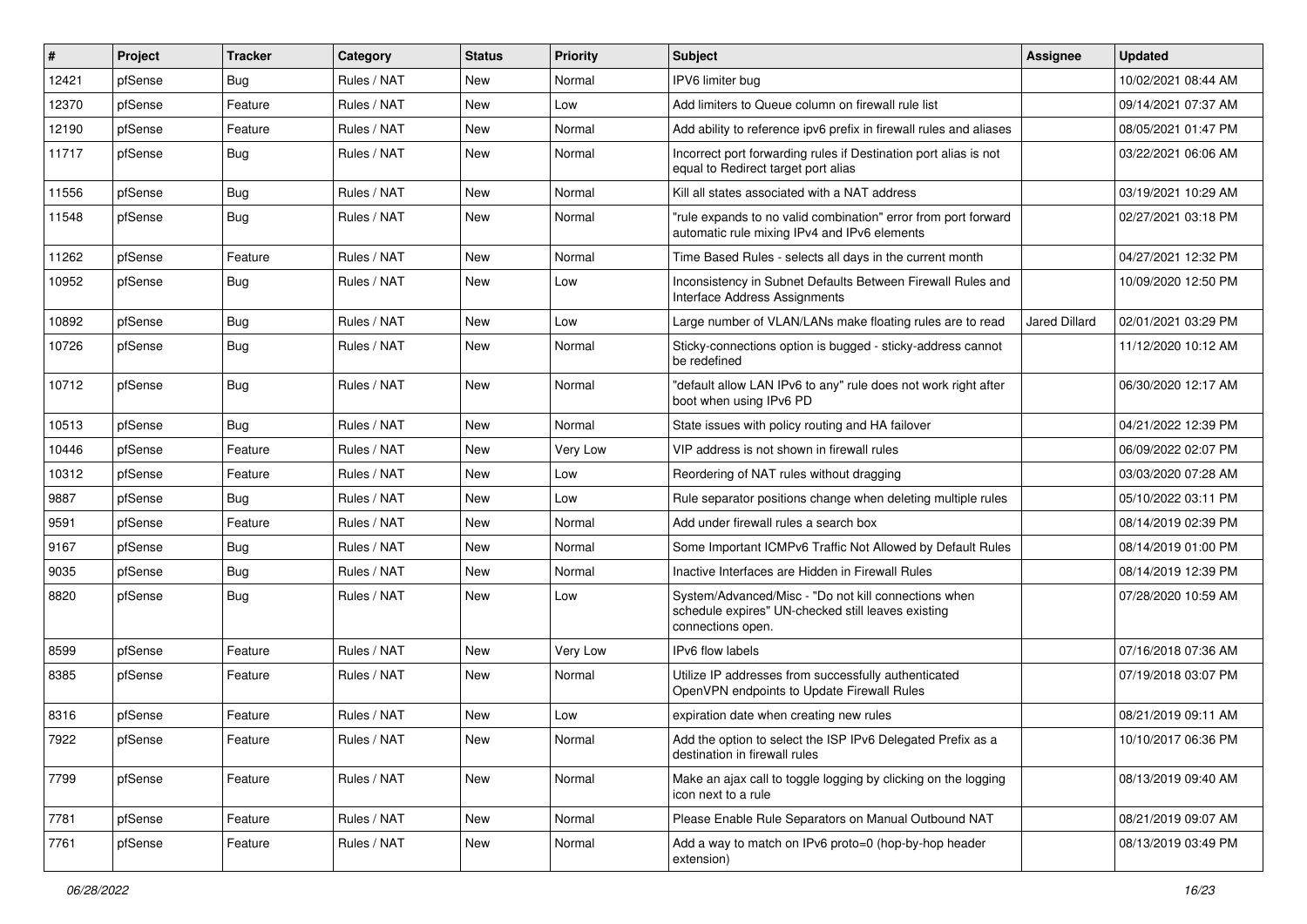| ∦    | Project | <b>Tracker</b> | Category    | <b>Status</b> | <b>Priority</b> | Subject                                                                                                                                                | <b>Assignee</b>      | <b>Updated</b>      |
|------|---------|----------------|-------------|---------------|-----------------|--------------------------------------------------------------------------------------------------------------------------------------------------------|----------------------|---------------------|
| 7551 | pfSense | <b>Bug</b>     | Rules / NAT | New           | Normal          | Dynamic IPsec endpoints not added to rule set after WAN<br>down/up                                                                                     |                      | 05/16/2017 02:26 PM |
| 7373 | pfSense | Bug            | Rules / NAT | New           | Normal          | Firewall schedules GUI needs to be redone from scratch                                                                                                 |                      | 08/21/2019 08:56 AM |
| 7260 | pfSense | Feature        | Rules / NAT | New           | Normal          | Source OS / p0f Database Missing Modern Operating<br>Systems                                                                                           |                      | 04/18/2020 02:25 AM |
| 7181 | pfSense | Feature        | Rules / NAT | New           | Low             | Add Top and Add Bottom on Seperator                                                                                                                    |                      | 08/21/2019 08:55 AM |
| 7085 | pfSense | Feature        | Rules / NAT | New           | Normal          | Edit Firewall Rules Seperator                                                                                                                          |                      | 09/10/2017 09:15 AM |
| 6799 | pfSense | <b>Bug</b>     | Rules / NAT | New           | Normal          | Using NOT (!) with interface subnet macros results<br>unexpected traffic passing when multiple subnets are included<br>in the macro (i.e. VIP subnets) |                      | 02/07/2022 02:18 PM |
| 6776 | pfSense | Feature        | Rules / NAT | New           | Normal          | Allow disabling of "filter rule association" by default                                                                                                |                      | 08/17/2021 10:56 AM |
| 6627 | pfSense | <b>Bug</b>     | Rules / NAT | New           | Normal          | floating tab match rules ignore quick action so should be<br>removed                                                                                   |                      | 07/18/2016 02:15 PM |
| 6539 | pfSense | Feature        | Rules / NAT | New           | Normal          | ICMPv6 filtering requires multiple rules - no range support                                                                                            |                      | 08/13/2019 01:23 PM |
| 6207 | pfSense | Feature        | Rules / NAT | New           | Normal          | Please, add "THIS IF broadcast" Macro for use in firewall<br>rules                                                                                     |                      | 08/21/2019 11:01 AM |
| 6026 | pfSense | <b>Bug</b>     | Rules / NAT | New           | Low             | webinterface, firewall rules, wrapping of columns or visible<br>(horizontal)scrollbar needed when contents doesnt fit                                  | <b>Jared Dillard</b> | 08/20/2019 03:40 PM |
| 4997 | pfSense | Feature        | Rules / NAT | <b>New</b>    | Normal          | Add setting option to choose default log action for new firewall<br>rules                                                                              |                      | 08/20/2019 03:29 PM |
| 4707 | pfSense | Feature        | Rules / NAT | New           | Normal          | Can't override block port 0 rules in filter.inc                                                                                                        |                      | 08/13/2019 12:53 PM |
| 4165 | pfSense | Feature        | Rules / NAT | New           | Low             | Allow for security zones when defining interfaces and firewall<br>rules.                                                                               |                      | 02/06/2016 04:35 AM |
| 3793 | pfSense | Feature        | Rules / NAT | New           | Normal          | Enable external authentication support for rules                                                                                                       |                      | 08/05/2014 01:09 PM |
| 3288 | pfSense | Feature        | Rules / NAT | New           | Normal          | Macros for Interface Networks on Outbound NAT rule Source<br>drop-down                                                                                 |                      | 08/21/2019 11:02 AM |
| 2965 | pfSense | Feature        | Rules / NAT | New           | Normal          | Mac Firewalling                                                                                                                                        |                      | 04/24/2013 12:02 PM |
| 2771 | pfSense | Feature        | Rules / NAT | New           | Normal          | Add packet tracing simulator                                                                                                                           |                      | 08/13/2019 12:24 PM |
| 2676 | pfSense | Feature        | Rules / NAT | New           | Normal          | Reply-to option in firewall rule                                                                                                                       |                      | 05/05/2017 03:15 PM |
| 2367 | pfSense | <b>Bug</b>     | Rules / NAT | New           | Normal          | display negate rules in firewall_rules.php and evaluate when<br>added                                                                                  |                      | 05/07/2012 06:11 PM |
| 2358 | pfSense | Feature        | Rules / NAT | New           | Normal          | NAT64 Support                                                                                                                                          |                      | 04/16/2022 06:52 PM |
| 2049 | pfSense | Feature        | Rules / NAT | New           | Normal          | Show Auto Generated Rules and Use them to turn features<br>on/off when applicable                                                                      |                      | 08/20/2019 03:37 PM |
| 1947 | pfSense | Feature        | Rules / NAT | New           | Normal          | Option to kill all states when creating a block rule                                                                                                   |                      | 08/20/2019 01:09 PM |
| 1937 | pfSense | Feature        | Rules / NAT | New           | Normal          | Support for rule groupings                                                                                                                             |                      | 08/20/2019 12:42 PM |
| 1935 | pfSense | Feature        | Rules / NAT | New           | Normal          | Allow rule with max-src-conn-* options to make conditional use<br>of "overload <virusprot>"</virusprot>                                                |                      | 10/07/2011 09:31 AM |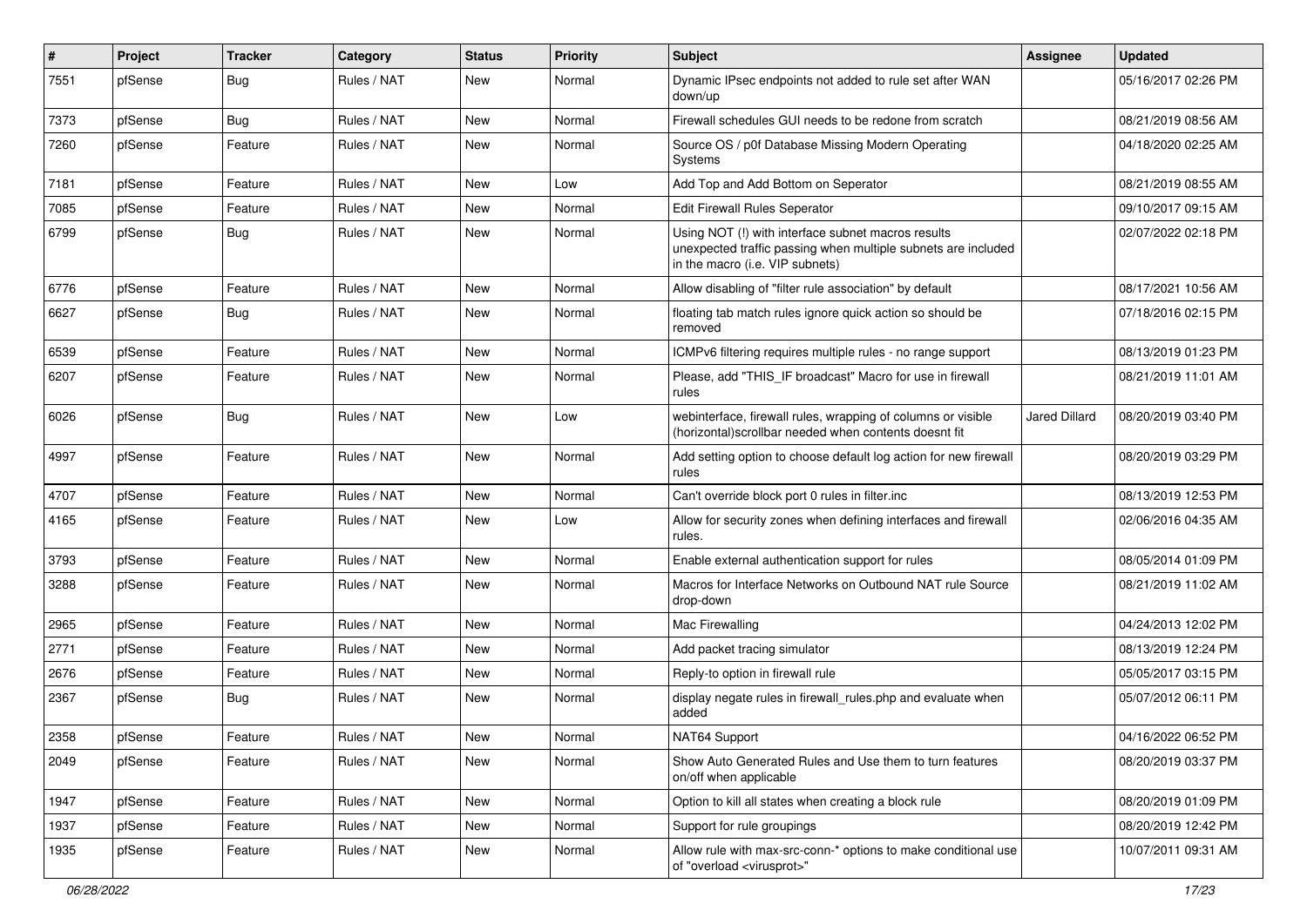| $\vert$ # | Project             | <b>Tracker</b>     | Category           | <b>Status</b>                 | Priority | <b>Subject</b>                                                                                                   | <b>Assignee</b>     | <b>Updated</b>      |
|-----------|---------------------|--------------------|--------------------|-------------------------------|----------|------------------------------------------------------------------------------------------------------------------|---------------------|---------------------|
| 1683      | pfSense             | Feature            | Rules / NAT        | <b>New</b>                    | Normal   | PF scrub min-ttl option                                                                                          |                     | 09/23/2020 01:52 AM |
| 1136      | pfSense             | Feature            | Rules / NAT        | <b>New</b>                    | Normal   | Add logic to automatically avoid route-to for static route<br>networks                                           |                     | 10/09/2018 05:11 AM |
| 746       | pfSense             | Feature            | Rules / NAT        | New                           | Normal   | Add interface group to source/dest drop downs                                                                    |                     | 07/19/2010 05:10 PM |
| 701       | pfSense             | Feature            | Rules / NAT        | New                           | Normal   | Interface groups with NAT                                                                                        |                     | 05/11/2018 10:12 PM |
| 371       | pfSense             | Feature            | Rules / NAT        | New                           | Normal   | Allow moving of bogon and RFC 1918 rules                                                                         |                     | 02/06/2016 04:53 AM |
| 96        | pfSense             | Feature            | Rules / NAT        | New                           | Normal   | Add "All local networks" to source and destination drop down<br>boxen in firewall rules                          |                     | 02/06/2016 04:53 AM |
| 5791      | pfSense             | Bug                | Rules / NAT        | Confirmed                     | Normal   | tftp-proxy functionality is easilly broken by unrelated rules                                                    |                     | 07/10/2016 12:24 AM |
| 5091      | pfSense             | <b>Bug</b>         | Rules / NAT        | Confirmed                     | Very Low | In rule creation destination ports fields (from and to) are too<br>small to read ports aliases names             |                     | 01/07/2020 07:48 AM |
| 5075      | pfSense             | <b>Bug</b>         | Rules / NAT        | Confirmed                     | Normal   | pf errors that don't return a line number on first line don't file<br>notice                                     |                     | 09/01/2015 06:42 PM |
| 1813      | pfSense             | Bug                | Rules / NAT        | Confirmed                     | Normal   | Static routes on WAN interfaces overridden by route-to for<br>firewall-initiated traffic                         |                     | 11/09/2016 02:06 PM |
| 12720     | pfSense             | Bug                | Rules / NAT        | <b>Pull Request</b><br>Review | Normal   | Hide the "tag" field on non-floating tabs                                                                        | <b>Viktor Gurov</b> | 01/24/2022 03:11 PM |
| 8576      | pfSense             | Bug                | Rules / NAT        | Feedback                      | Low      | pfSense stops passing traffic after some time when using<br>Outbound NAT pool w/ Sticky Address                  |                     | 10/28/2021 01:47 PM |
| 12338     | pfSense<br>Packages | <b>Bug</b>         | <b>RRD Summary</b> | <b>New</b>                    | Normal   | RRD Summary does not report data on 3100                                                                         |                     | 04/15/2022 02:54 PM |
| 12865     | pfSense<br>Packages | Todo               | <b>RRD Summary</b> | Feedback                      | Normal   | <b>RRD Summary improvements</b>                                                                                  | <b>Viktor Gurov</b> | 03/04/2022 12:20 PM |
| 9698      | pfSense             | <b>Bug</b>         | <b>RRD Graphs</b>  | <b>New</b>                    | Normal   | Monitoring graphs do not retain state after auto-refresh                                                         |                     | 08/26/2019 02:09 AM |
| 7314      | pfSense             | Bug                | <b>RRD Graphs</b>  | New                           | Low      | Discrepancy in ntp monitoring view                                                                               |                     | 02/24/2017 08:37 PM |
| 5307      | pfSense             | Feature            | <b>RRD Graphs</b>  | New                           | Low      | Add logarithmic scale option to RRD graphs                                                                       |                     | 10/14/2015 07:37 AM |
| 4292      | pfSense             | Feature            | <b>RRD Graphs</b>  | New                           | Normal   | Show 95th Percentile for IPv6 Traffic in RRD Graphs                                                              |                     | 01/25/2015 02:24 PM |
| 2138      | pfSense             | Bug                | <b>RRD Graphs</b>  | New                           | Normal   | RRD Wireless graph broken in BSS mode                                                                            |                     | 02/06/2016 04:59 AM |
| 1186      | pfSense             | Bug                | <b>RRD Graphs</b>  | Confirmed                     | Normal   | When in pure routing mode the rrd graphs are blank                                                               |                     | 09/16/2015 04:31 PM |
| 13223     | pfSense Docs        | <b>New Content</b> | Routing / Gateways | Feedback                      | Normal   | Document new gateway state killing behavior                                                                      | Jim Pingle          | 05/27/2022 01:59 PM |
| 13297     | pfSense             | Feature            | Routing            | New                           | Normal   | Support for Gateway Groups as Static Route destinations                                                          |                     | 06/24/2022 07:41 AM |
| 12950     | pfSense             | <b>Bug</b>         | Routing            | New                           | Normal   | OpenVPN as default gateway does not get set at boot time                                                         |                     | 04/09/2022 05:46 PM |
| 12850     | pfSense             | <b>Bug</b>         | Routing            | New                           | Low      | Console error during boot: ``route: route has not been found``                                                   |                     | 02/22/2022 08:27 AM |
| 12535     | pfSense             | Documentation      | Routing            | New                           | Normal   | Negate Rules function does not match the description                                                             |                     | 11/19/2021 02:03 PM |
| 11296     | pfSense             | Bug                | Routing            | New                           | Normal   | Static route targets may still reachable via default route when<br>the gateway they should route through is down | <b>Viktor Gurov</b> | 05/10/2022 03:12 PM |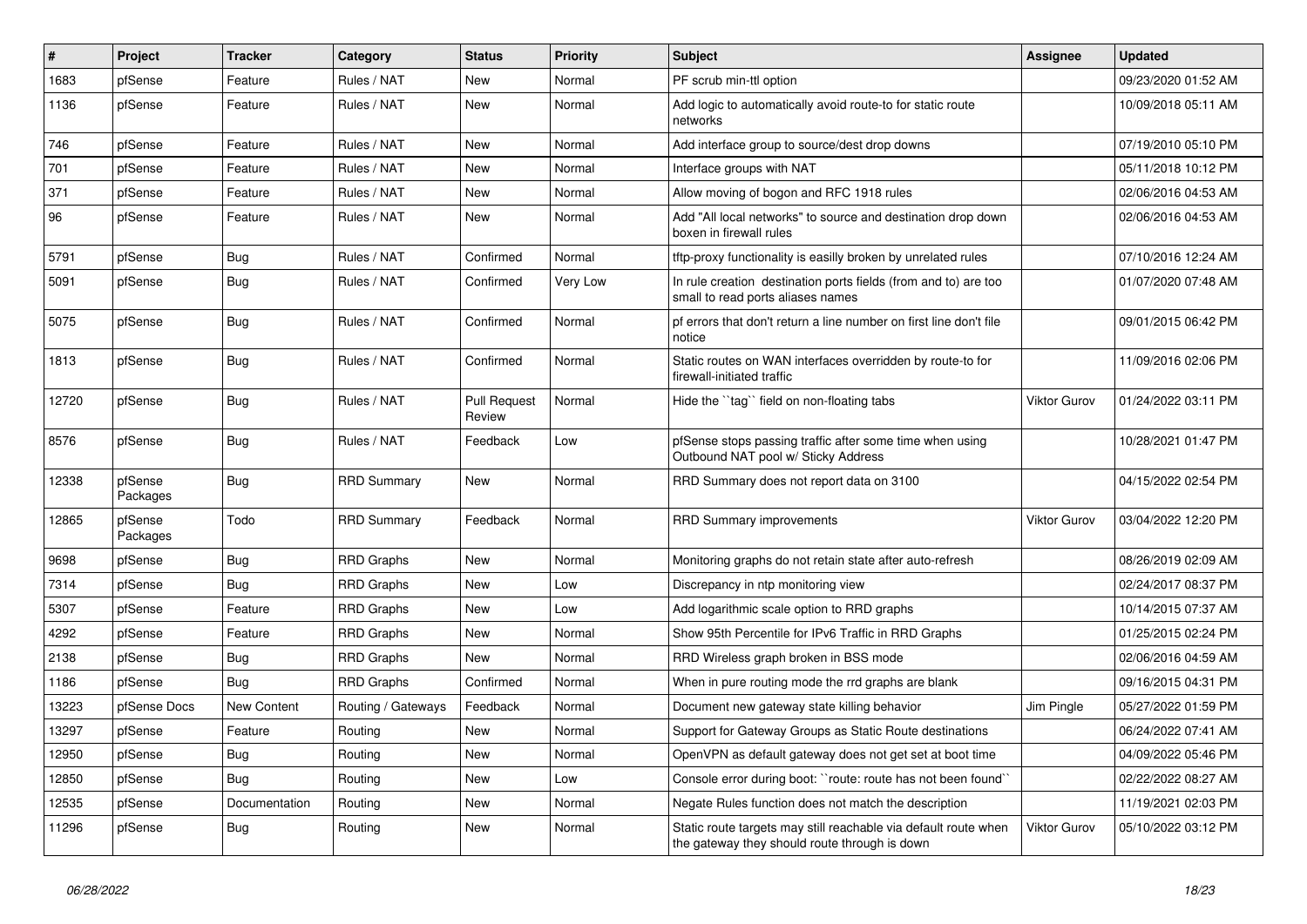| ∦     | Project             | <b>Tracker</b>     | Category              | <b>Status</b> | <b>Priority</b> | <b>Subject</b>                                                                                                                      | <b>Assignee</b> | <b>Updated</b>      |
|-------|---------------------|--------------------|-----------------------|---------------|-----------------|-------------------------------------------------------------------------------------------------------------------------------------|-----------------|---------------------|
| 9544  | pfSense             | Feature            | Routing               | <b>New</b>    | Normal          | Enable RADIX MPATH                                                                                                                  |                 | 04/21/2022 12:39 PM |
| 8066  | pfSense             | Bug                | Routing               | <b>New</b>    | Normal          | Static routes not applied when they go out a interface using<br>carp                                                                |                 | 11/08/2017 02:04 AM |
| 7352  | pfSense             | Bug                | Routing               | <b>New</b>    | Normal          | pfSense IPv6 static route is dumped after a WAN flap                                                                                |                 | 01/20/2022 09:35 AM |
| 4796  | pfSense             | Feature            | Routing               | <b>New</b>    | Normal          | Support Multiple FIBs in pfSense                                                                                                    | Luiz Souza      | 09/22/2017 12:12 AM |
| 1521  | pfSense             | Todo               | Routing               | New           | Normal          | Investigate FreeBSD route metric support for future versions                                                                        |                 | 05/12/2011 11:28 AM |
| 11195 | pfSense Docs        | Correction         | Recipes               | New           | Normal          | Feedback on pfSense Configuration Recipes - Accessing a<br>CPE/Modem from Inside the Firewall                                       | Jim Pingle      | 12/30/2020 01:13 PM |
| 10924 | pfSense Docs        | Correction         | Recipes               | <b>New</b>    | Normal          | Feedback on Virtualization - Virtualizing pfSense with<br>VMware vSphere / ESXi                                                     | Jim Pingle      | 09/23/2020 03:46 PM |
| 9608  | pfSense Docs        | Correction         | Recipes               | <b>New</b>    | Low             | Feedback on Virtualization - Virtualizing pfSense with<br>Hyper-V                                                                   | Jim Pingle      | 03/06/2021 04:29 PM |
| 9374  | pfSense Docs        | Correction         | Recipes               | New           | Normal          | Feedback on Virtualization - Virtualizing pfSense with<br>Hyper-V                                                                   | Jim Pingle      | 09/23/2020 02:40 PM |
| 12179 | pfSense<br>Packages | Feature            | gemu-guest-agent      | <b>New</b>    | Normal          | QEMU package                                                                                                                        |                 | 07/30/2021 08:02 AM |
| 13236 | pfSense Docs        | Todo               | Products              | <b>New</b>    | Normal          | Document link speed limitations with igc and ix on 6100/4100                                                                        |                 | 05/31/2022 05:53 PM |
| 12162 | pfSense Docs        | Todo               | Products              | <b>New</b>    | Normal          | Add "usb reset" as possible solution for non-booting flash<br>drives on the SG-1100                                                 |                 | 10/07/2021 02:19 PM |
| 11871 | pfSense Docs        | Correction         | Products              | New           | Normal          | SG-2100 must be manually power cycled after installation                                                                            |                 | 10/07/2021 02:19 PM |
| 11608 | pfSense Docs        | New Content        | Products              | New           | Normal          | Interfaces order of XG-7100 Quad-Port 10GbE Fiber SFP+<br>Installation Kit                                                          |                 | 03/03/2021 07:14 AM |
| 11172 | pfSense Docs        | <b>New Content</b> | Products              | <b>New</b>    | Normal          | Interfaces order of 10 Gigabit Quad-Port SFP+ Intel®<br>X710BM2 Card                                                                |                 | 12/18/2020 01:28 PM |
| 9310  | pfSense Docs        | Correction         | Products              | <b>New</b>    | Normal          | Appliances with internal switch need the MAC Address section<br>of their Getting Started guides updated                             | Jim Pingle      | 09/23/2020 10:24 AM |
| 1833  | pfSense             | Feature            | PPTP                  | <b>New</b>    | Normal          | PPTP type WAN IPv6 support                                                                                                          |                 | 08/20/2019 10:12 AM |
| 12436 | pfSense             | Bug                | <b>PPPoE Server</b>   | New           | Normal          | Pppoe server config gui does not allow setting of chap<br>authentication, and sets the network start address for<br>allocation to 0 |                 | 10/21/2021 08:15 AM |
| 9633  | pfSense             | Feature            | <b>PPPoE Server</b>   | <b>New</b>    | Normal          | PPPoE/L2TP Server Status Page                                                                                                       |                 | 10/09/2021 12:05 PM |
| 9295  | pfSense             | <b>Bug</b>         | <b>PPPoE Server</b>   | <b>New</b>    | Very High       | IPv6 PD does not work with PPPOE (Server & Client)                                                                                  |                 | 05/15/2022 10:53 AM |
| 1826  | pfSense             | Feature            | <b>PPPoE Server</b>   | <b>New</b>    | Normal          | PPPoE server IPv6 support                                                                                                           |                 | 03/25/2022 04:25 PM |
| 13307 | pfSense             | Bug                | <b>PPP</b> Interfaces | <b>New</b>    | High            | PPP interface custom reset date/time Hour and Minute fields<br>do not properly handle "0" value                                     |                 | 06/27/2022 11:20 AM |
| 9617  | pfSense             | Feature            | <b>PPP</b> Interfaces | <b>New</b>    | Normal          | PPPoE Static IP Configuration in GUI                                                                                                |                 | 10/15/2021 08:52 PM |
| 9192  | pfSense             | <b>Bug</b>         | PPP Interfaces        | <b>New</b>    | Normal          | PPPoE daemon selects wrong interface                                                                                                |                 | 08/20/2019 10:05 AM |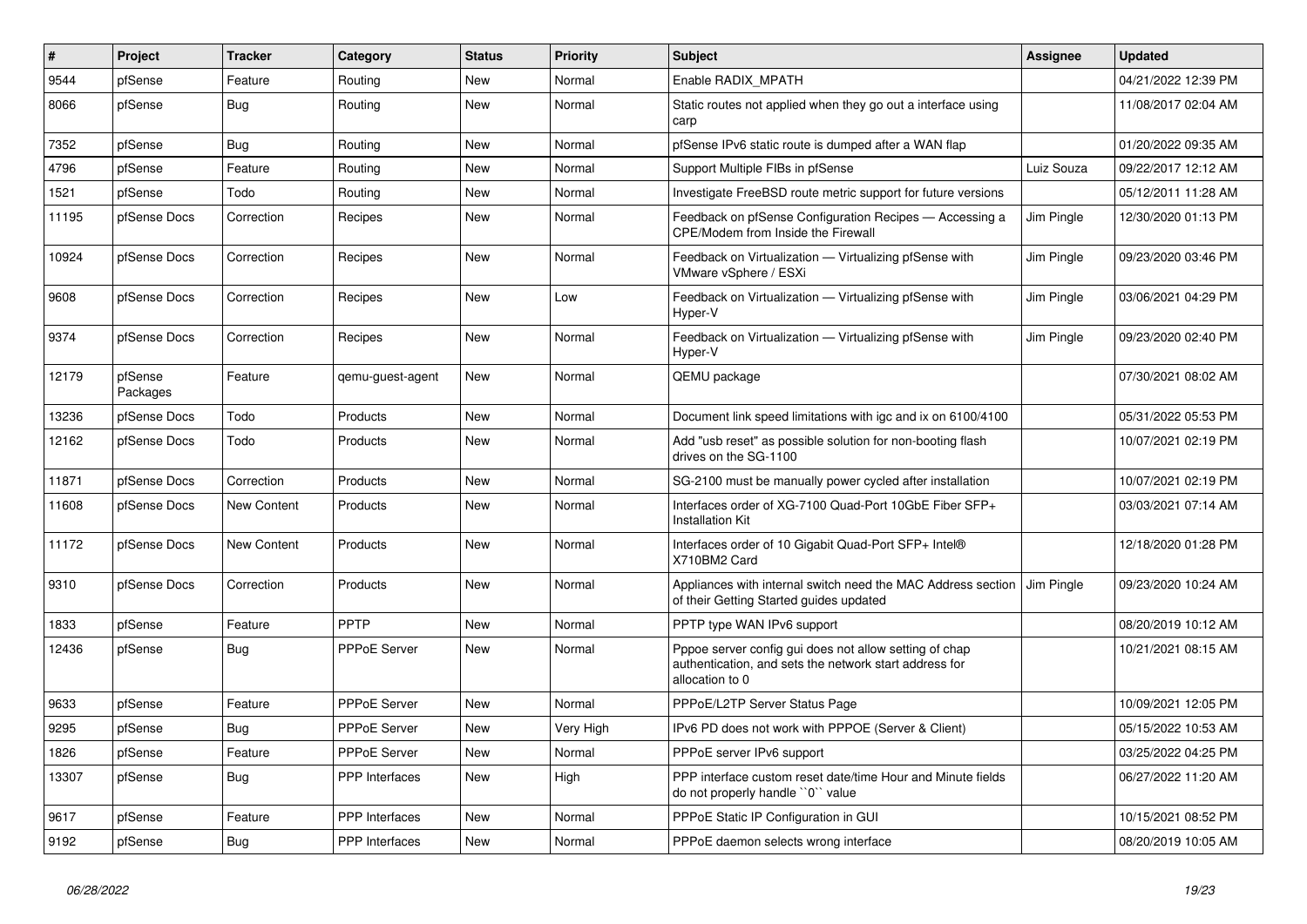| $\vert$ # | Project             | <b>Tracker</b> | Category              | <b>Status</b> | <b>Priority</b> | <b>Subject</b>                                                                                               | Assignee            | <b>Updated</b>      |
|-----------|---------------------|----------------|-----------------------|---------------|-----------------|--------------------------------------------------------------------------------------------------------------|---------------------|---------------------|
| 8804      | pfSense             | Bug            | <b>PPP</b> Interfaces | <b>New</b>    | Normal          | Netgate SG-1000 PPPoE Keepalives not prioritized, internet<br>drops                                          |                     | 08/20/2019 10:06 AM |
| 8512      | pfSense             | Bug            | <b>PPP</b> Interfaces | New           | Normal          | PPPoE reconnect fails after interface flap                                                                   |                     | 08/20/2019 10:06 AM |
| 8078      | pfSense             | Feature        | <b>PPP</b> Interfaces | New           | Normal          | <b>PPPoE Reconnect Wait Time</b>                                                                             |                     | 11/09/2017 05:13 PM |
| 5253      | pfSense             | <b>Bug</b>     | PPP Interfaces        | <b>New</b>    | Normal          | 3qstats.php 100% CPU                                                                                         |                     | 01/08/2022 05:02 PM |
| 3552      | pfSense             | Feature        | <b>PPP</b> Interfaces | New           | Normal          | Allow configuring link keep-alive value in PPP                                                               |                     | 05/14/2014 10:26 AM |
| 3326      | pfSense             | Bug            | <b>PPP</b> Interfaces | <b>New</b>    | Normal          | IPv6 only PPPoE connection                                                                                   |                     | 11/18/2013 09:37 AM |
| 3162      | pfSense             | Feature        | PPP Interfaces        | New           | Low             | <b>MLPPP Status of connections</b>                                                                           |                     | 08/20/2019 10:20 AM |
| 2443      | pfSense             | Feature        | PPP Interfaces        | <b>New</b>    | Normal          | Automatically start 3G usb interfaces upon plugin                                                            |                     | 05/20/2012 05:37 PM |
| 895       | pfSense             | Feature        | <b>PPP</b> Interfaces | <b>New</b>    | Very Low        | PPP subsystem MPPE/MPPC support                                                                              |                     | 09/10/2019 04:24 PM |
| 6255      | pfSense             | Bug            | PPP Interfaces        | Confirmed     | Low             | PPP Country/Provider/Plan configuration not saved                                                            |                     | 04/25/2016 07:15 PM |
| 12538     | pfSense<br>Packages | Bug            | <b>PIMD</b>           | New           | Normal          | PIMD sub-interface bug                                                                                       |                     | 11/20/2021 09:44 PM |
| 10909     | pfSense<br>Packages | Feature        | PIMD                  | New           | Normal          | #define MAXVIFS 32 to 64                                                                                     |                     | 04/21/2022 12:39 PM |
| 10791     | pfSense<br>Packages | Bug            | PIMD                  | <b>New</b>    | Normal          | Valid (vlan)interfaces do not get vif reporting "Invalid phyint<br>address"                                  |                     | 10/06/2020 09:20 AM |
| 12907     | pfSense<br>Packages | Bug            | PIMD                  | Feedback      | Normal          | PIMD: Nonexistent interfaces should be hidden/disabled in<br>pimd.conf before bringing up the service        |                     | 03/07/2022 03:51 PM |
| 10692     | pfSense<br>Packages | Bug            | PIMD                  | Feedback      | Normal          | PIMD starts twice at boot                                                                                    |                     | 04/21/2022 12:40 PM |
| 13209     | pfSense<br>Packages | Bug            | pfBlockerNG           | <b>New</b>    | Low             | Parsing Filter log by pfBlockerNG creates IP Block log with<br>Source/Destination mixed up or wrong Direcion | <b>Viktor Gurov</b> | 05/25/2022 03:50 AM |
| 13207     | pfSense<br>Packages | Feature        | pfBlockerNG           | <b>New</b>    | Normal          | The feed column on the Alerts page is confusing                                                              |                     | 05/24/2022 04:56 AM |
| 13202     | pfSense<br>Packages | <b>Bug</b>     | pfBlockerNG           | New           | Normal          | Missing Protocols on IP Feed Groups Advanced<br>Inbound/Outbound Firewall Rule settings                      |                     | 05/23/2022 08:58 AM |
| 13201     | pfSense<br>Packages | Feature        | pfBlockerNG           | New           | Normal          | Add FireHol Security IP Feeds                                                                                |                     | 05/23/2022 06:34 AM |
| 13200     | pfSense<br>Packages | Feature        | pfBlockerNG           | New           | Normal          | Custom DNS Servers for Alert settings                                                                        |                     | 05/23/2022 06:16 AM |
| 13199     | pfSense<br>Packages | Feature        | pfBlockerNG           | New           | Normal          | Feed groups should not have the first listing in the group bar                                               |                     | 05/23/2022 06:03 AM |
| 13198     | pfSense<br>Packages | Feature        | pfBlockerNG           | New           | Normal          | Dark Theme Styling issues - Alerts White bar                                                                 |                     | 05/23/2022 06:05 AM |
| 13197     | pfSense<br>Packages | Feature        | pfBlockerNG           | <b>New</b>    | Normal          | Put a Single donation link and a proper patreon lin in the<br>pfBlocker Support Banner / Widget              |                     | 05/23/2022 05:35 AM |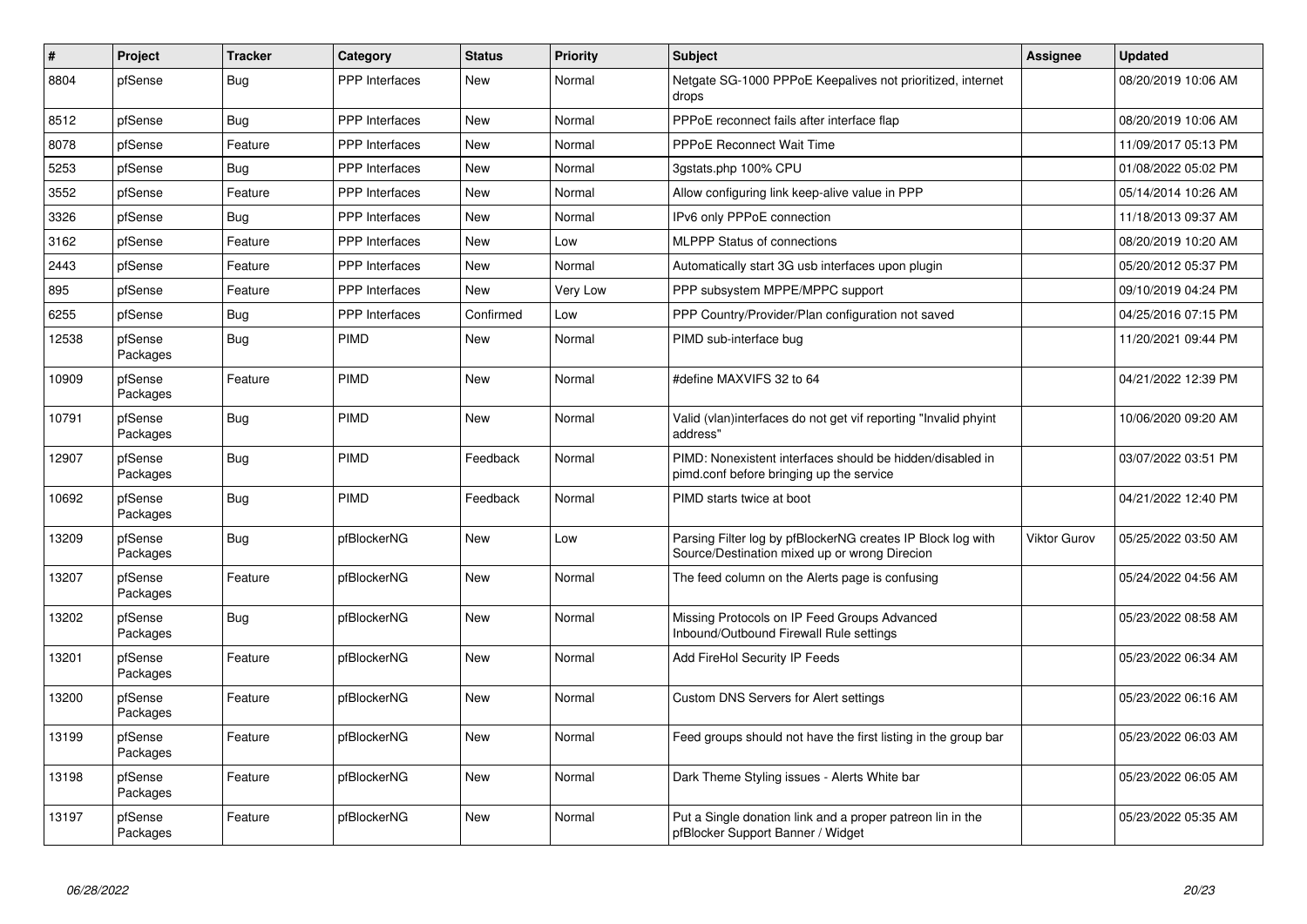| $\pmb{\#}$ | Project             | <b>Tracker</b> | Category    | <b>Status</b> | <b>Priority</b> | <b>Subject</b>                                                                                                     | Assignee     | <b>Updated</b>      |
|------------|---------------------|----------------|-------------|---------------|-----------------|--------------------------------------------------------------------------------------------------------------------|--------------|---------------------|
| 13196      | pfSense<br>Packages | Feature        | pfBlockerNG | New           | Normal          | remove NoVirusThanks feed                                                                                          |              | 05/23/2022 06:05 AM |
| 13195      | pfSense<br>Packages | Feature        | pfBlockerNG | New           | Normal          | Dedicated website for Feed mangement - Community Driven                                                            |              | 05/23/2022 05:22 AM |
| 13194      | pfSense<br>Packages | <b>Bug</b>     | pfBlockerNG | New           | Normal          | Remove dead Malc0de feed                                                                                           |              | 05/23/2022 05:16 AM |
| 13180      | pfSense<br>Packages | Bug            | pfBlockerNG | New           | High            | High CPU Utilization with pfb_filter <sup>[]</sup> since PfBlockerNG update<br>to devel 3.1.0 4                    |              | 06/14/2022 08:00 AM |
| 13179      | pfSense<br>Packages | Feature        | pfBlockerNG | New           | High            | Search based on CIDR                                                                                               |              | 05/17/2022 09:45 AM |
| 13156      | pfSense<br>Packages | Regression     | pfBlockerNG | New           | Normal          | pfBlockerNG IP block stats do not work                                                                             |              | 06/13/2022 08:16 PM |
| 13138      | pfSense<br>Packages | Feature        | pfBlockerNG | New           | Normal          | DNS over HTTPS/TLS Blocking should be removed from<br>SafeSearch                                                   |              | 05/07/2022 02:52 AM |
| 13137      | pfSense<br>Packages | Feature        | pfBlockerNG | New           | Normal          | ckuethe/doh-blocklist.txt add to DoH feeds                                                                         |              | 05/07/2022 02:39 AM |
| 13136      | pfSense<br>Packages | Feature        | pfBlockerNG | New           | Normal          | Add crypt0rr DNS-over-HTTPS (DOH) provider list feeds                                                              |              | 05/07/2022 02:27 AM |
| 13135      | pfSense<br>Packages | Feature        | pfBlockerNG | New           | Normal          | Add dibdot DoH-IP-blocklists feeds                                                                                 | Viktor Gurov | 05/08/2022 01:50 AM |
| 13018      | pfSense<br>Packages | <b>Bug</b>     | pfBlockerNG | New           | Normal          | TLD and DNSBL Safesearch DOH conflict disables TLD block<br>when conflicting DOH FQDN is deselected or whitelisted |              | 04/01/2022 05:59 PM |
| 12932      | pfSense<br>Packages | Feature        | pfBlockerNG | New           | High            | pfblockerng per user whitelist                                                                                     |              | 03/11/2022 11:08 AM |
| 12918      | pfSense<br>Packages | Feature        | pfBlockerNG | New           | Normal          | pfBlockerNG-devel changes from xmlrpc sync do not take<br>effect immediately                                       |              | 03/07/2022 02:29 PM |
| 12916      | pfSense<br>Packages | <b>Bug</b>     | pfBlockerNG | New           | Normal          | pfBlockerNG-devel cron job does not trigger xmlrpc sync                                                            | Viktor Gurov | 04/11/2022 12:55 PM |
| 12822      | pfSense<br>Packages | <b>Bug</b>     | pfBlockerNG | New           | Normal          | IPv4 Source ASN format not working                                                                                 |              | 02/18/2022 10:47 AM |
| 12736      | pfSense<br>Packages | Feature        | pfBlockerNG | New           | Low             | Allow custom cron intervals                                                                                        |              | 01/30/2022 08:55 PM |
| 12358      | pfSense<br>Packages | Feature        | pfBlockerNG | New           | Normal          | IP List Copy/Import/Export                                                                                         |              | 09/09/2021 01:56 PM |
| 12097      | pfSense<br>Packages | Feature        | pfBlockerNG | New           | Normal          | Add dnsbl and geoip logs to system log                                                                             |              | 07/06/2021 01:25 PM |
| 12033      | pfSense<br>Packages | Bug            | pfBlockerNG | <b>New</b>    | Normal          | maxmindb and _sqlite3 modules not found                                                                            |              | 10/01/2021 04:42 AM |
| 11749      | pfSense<br>Packages | Feature        | pfBlockerNG | New           | Normal          | Option to disable NAT rule creation                                                                                |              | 04/06/2021 11:45 PM |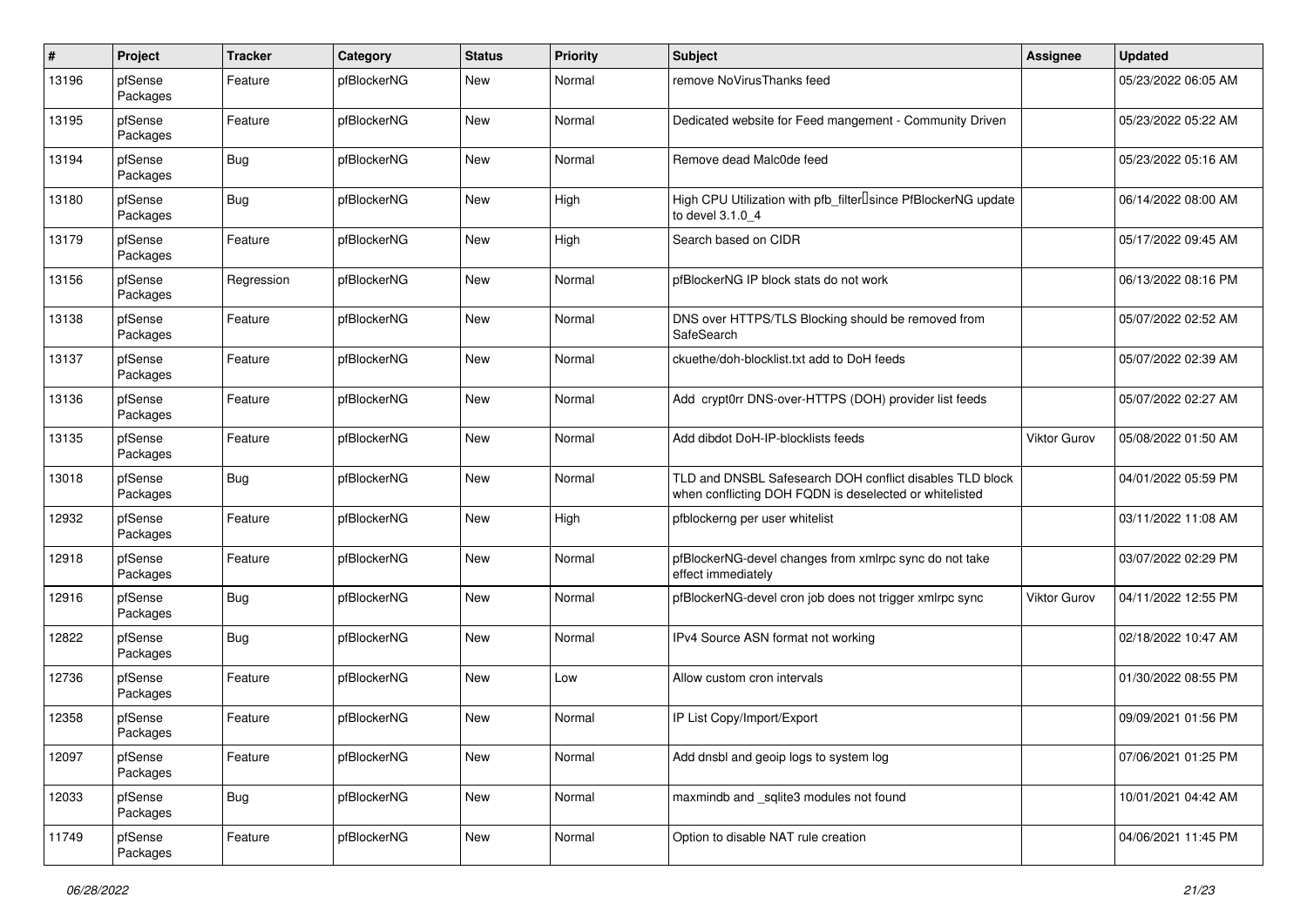| $\pmb{\#}$ | Project             | <b>Tracker</b> | Category    | <b>Status</b> | <b>Priority</b> | <b>Subject</b>                                                                                                         | Assignee | <b>Updated</b>      |
|------------|---------------------|----------------|-------------|---------------|-----------------|------------------------------------------------------------------------------------------------------------------------|----------|---------------------|
| 11572      | pfSense<br>Packages | <b>Bug</b>     | pfBlockerNG | New           | High            | Auto created firewall rules have IPv4 as protocol only - even<br>for IPv6 lists.                                       |          | 06/25/2022 10:59 AM |
| 11414      | pfSense<br>Packages | <b>Bug</b>     | pfBlockerNG | New           | Normal          | Enabling feed "Public_DNS4_all" breaks some Google<br>services                                                         |          | 02/13/2021 02:46 AM |
| 11398      | pfSense<br>Packages | <b>Bug</b>     | pfBlockerNG | <b>New</b>    | Normal          | pfBlocker upgrade hangs forever                                                                                        |          | 04/21/2022 12:39 PM |
| 11261      | pfSense<br>Packages | Bug            | pfBlockerNG | New           | Normal          | pfBlockerNG ASN numbers in IPv4 (/IPv6) Custom_List<br>generate error(s) "Invalid numeric literal at line 1, column 7" |          | 01/28/2021 08:34 AM |
| 11260      | pfSense<br>Packages | Feature        | pfBlockerNG | New           | Normal          | pfBlockerNG: predefined ASN groups for Google, Facebook,<br>Apple, etc with useful selections                          |          | 01/18/2021 03:46 PM |
| 11227      | pfSense<br>Packages | Feature        | pfBlockerNG | New           | Normal          | Feeds update                                                                                                           |          | 01/07/2021 12:11 AM |
| 11209      | pfSense<br>Packages | Feature        | pfBlockerNG | New           | Normal          | pfBlockerNG soft blocking                                                                                              |          | 01/01/2021 02:07 PM |
| 11156      | pfSense<br>Packages | Feature        | pfBlockerNG | New           | Normal          | Add an option include subdomains for the noAAAA feature                                                                |          | 12/11/2020 10:19 AM |
| 11099      | pfSense<br>Packages | Feature        | pfBlockerNG | New           | Normal          | DNSBL blocking by schedule                                                                                             |          | 11/25/2020 12:12 AM |
| 11092      | pfSense<br>Packages | Feature        | pfBlockerNG | New           | Normal          | Detecting DNS tunneling                                                                                                |          | 11/21/2020 04:53 AM |
| 11040      | pfSense<br>Packages | <b>Bug</b>     | pfBlockerNG | New           | Normal          | pfb filter core faults when clearing firewall log                                                                      |          | 11/07/2020 01:44 PM |
| 10841      | pfSense<br>Packages | Feature        | pfBlockerNG | New           | Normal          | Allow per Source/VLAN/Network individual black&whitelists                                                              |          | 10/18/2020 07:42 AM |
| 10600      | pfSense<br>Packages | Feature        | pfBlockerNG | New           | Normal          | Add support for pfBlockerNG "Action list" feature                                                                      |          | 08/10/2020 02:39 AM |
| 10590      | pfSense<br>Packages | Bug            | pfBlockerNG | New           | Normal          | pfBlockerNG: Invalid argument supplied for foreach()                                                                   |          | 05/26/2020 08:22 AM |
| 10526      | pfSense<br>Packages | <b>Bug</b>     | pfBlockerNG | New           | Normal          | Package pfBlockerNG Crashes on Alert view                                                                              |          | 05/04/2020 08:59 AM |
| 10278      | pfSense<br>Packages | <b>Bug</b>     | pfBlockerNG | New           | Normal          | pfBlockerNG: Formatting issue on DNSBL stats page                                                                      |          | 02/24/2020 01:36 PM |
| 10253      | pfSense<br>Packages | <b>Bug</b>     | pfBlockerNG | New           | Normal          | pfblockerng-devel uses user interface for VIP causing issues<br>with other services                                    |          | 02/11/2020 09:17 AM |
| 10252      | pfSense<br>Packages | <b>Bug</b>     | pfBlockerNG | <b>New</b>    | High            | pfblockerng-devel                                                                                                      |          | 02/11/2020 05:18 PM |
| 10188      | pfSense<br>Packages | <b>Bug</b>     | pfBlockerNG | New           | Normal          | Reputation tab is not working                                                                                          |          | 01/24/2020 10:06 AM |
| 10164      | pfSense<br>Packages | Bug            | pfBlockerNG | New           | Normal          | pfBlockerNG dashboard widget position is not maintained<br>when updating                                               |          | 01/06/2020 10:06 AM |